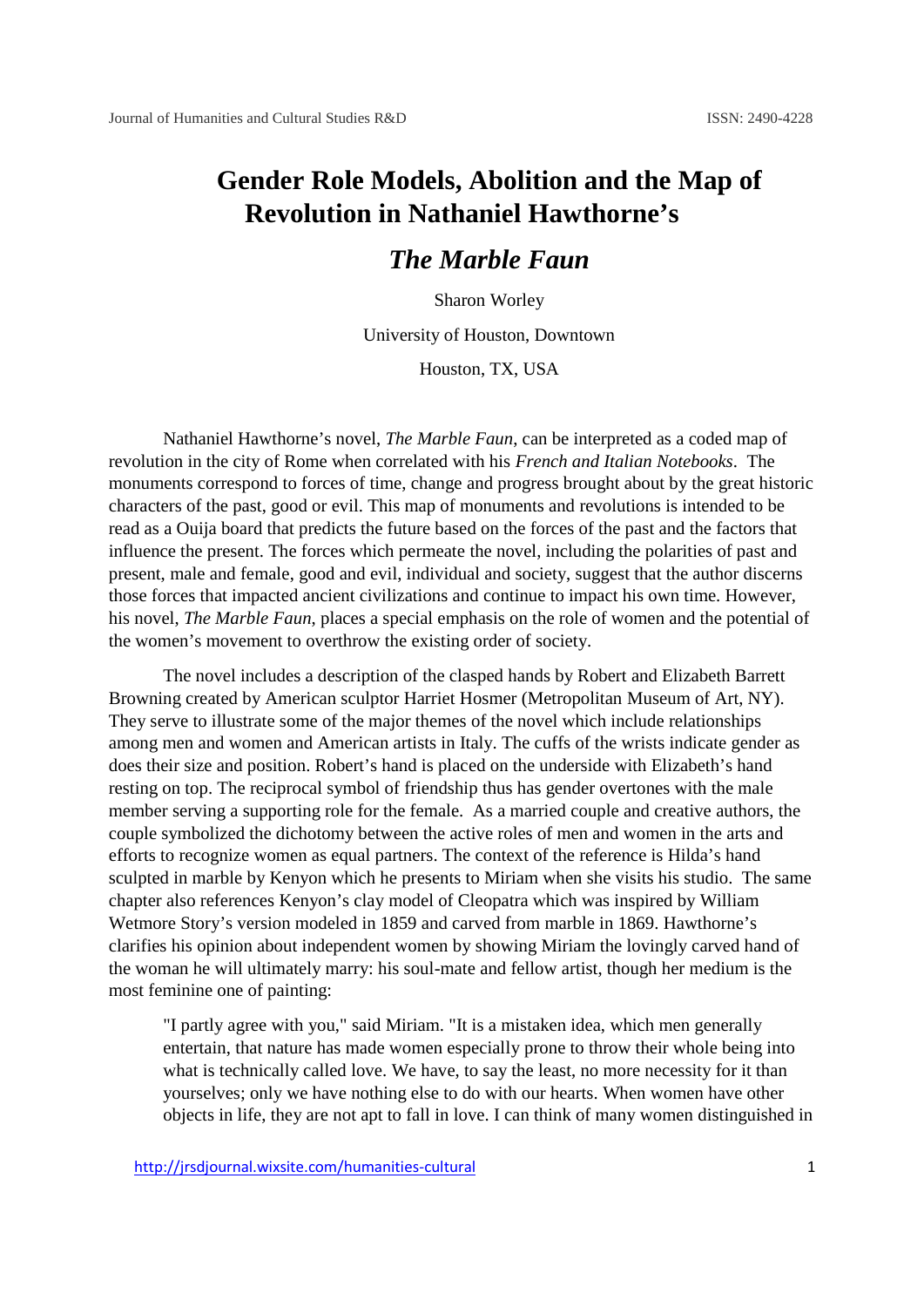art, literature, and science,—and multitudes whose hearts and minds find good employment in less ostentatious ways,—who lead high, lonely lives, and are conscious of no sacrifice so far as your sex is concerned."<sup>1</sup>

In Hawthorne's view, independent women may be successful, but at the cost of being lonely. Love is the ultimate goal that they should pursue since that is the area of their domain and greatest success. This attitude is further reinforced by his reference to Cleopatra, a woman who symbolized independence and depravity in her alliance with Marc Antony and challenge to the Roman Empire under Augustus. Hawthorne describes the delicately dimpled hand of Hilda as an appropriate representation of the weaker sex. Story's sculpture depicts the voluptuous erotic queen dying in an ecstatic gasp on her throne as she rests her head on one arm contemplating her tragic fate. The Brownings' relationship epitomized perfect gender compatibility. As a creative couple, they shared the same media in writing. Robert's poetry expressed a male perspective, while Elizabeth's expressed a female perspective. After their marriage in 1846, they moved from England to Italy, and Robert published his collection of poems, *Men and Women*, in 1855. His poem, "My Last Duchess" (1842) anticipates his move to Italy with a sardonic poem about an Italian duke who murders his wife for infidelity but continues to admire her portrait by an Italian Renaissance master. By contrast, Elizabeth was a stereotypical Victorian woman. As an invalid, she was dependent upon her husband's strength and supportive care. She began writing poetry as a child which was published by her mother. Her most famous poem is "How Do I Love Thee? Let Me Count the Ways" (Sonnet 43, 1845) exhibits the traits of demure femininity deemed appropriate for her sex. Their reciprocal relationship which made them famous also reinforced traditional Victorian gender roles which abound in Hawthorne's novel despite recent strides towards women's equality. This is not surprising since the novel places its characters in a dependent relationship with the past as the source of their artistic futures. The models of antiquity are not only presented as appropriate models for artists, they become models for contemporary social behavior. The pagan revelry which classical works exhibit is placed in direct conflict with the values of the Catholic church represented by the geographic location of Rome and its religious art treasures. The four characters, Hilda and Kenyon, Donatello and Miriam, act out gender roles by comparing their developing social values and morals against the standards of Ancient Rome and Counter-Reformation Rome. The dichotomy is clearly intended to be ironic and is one of the twists of the novel in which Hawthorne questions the appropriateness of antiquated cultural values in the emerging modern era.<sup>2</sup> But he was in good company. The time period was fraught with such contradictions.

Hiram Powers' clay model for his sculpture *The Greek Slave* was first exhibited in his Florence studio in 1843, and the marble version was completed a year later. It was wildly popular when it was exhibited in London at the Crystal Palace in 1851 and later in Paris. Based on the pose of the Greco-Roman Venus Pudica, the Greek Slave referenced the recent conflict between Turkey and Greece, as well as the issue of the slave trade and the abolitionist movement

<sup>1</sup> Nathaniel Hawthorne. *The Marble Faun*. V.I. Project Gutenberg. 2006.

https://www.gutenberg.org/files/2181/2181-h/2181-h.htm, Ch 13.<br><sup>2</sup>Dennis R. Perry. "Fairy Precincts Of The Real: Recovering The Miraculous In Hawthorne's The Marble Faun." *Nathaniel Hawthorne Review* 36.2 (2010): 70-93.

http://jrsdjournal.wixsite.com/humanities-cultural 2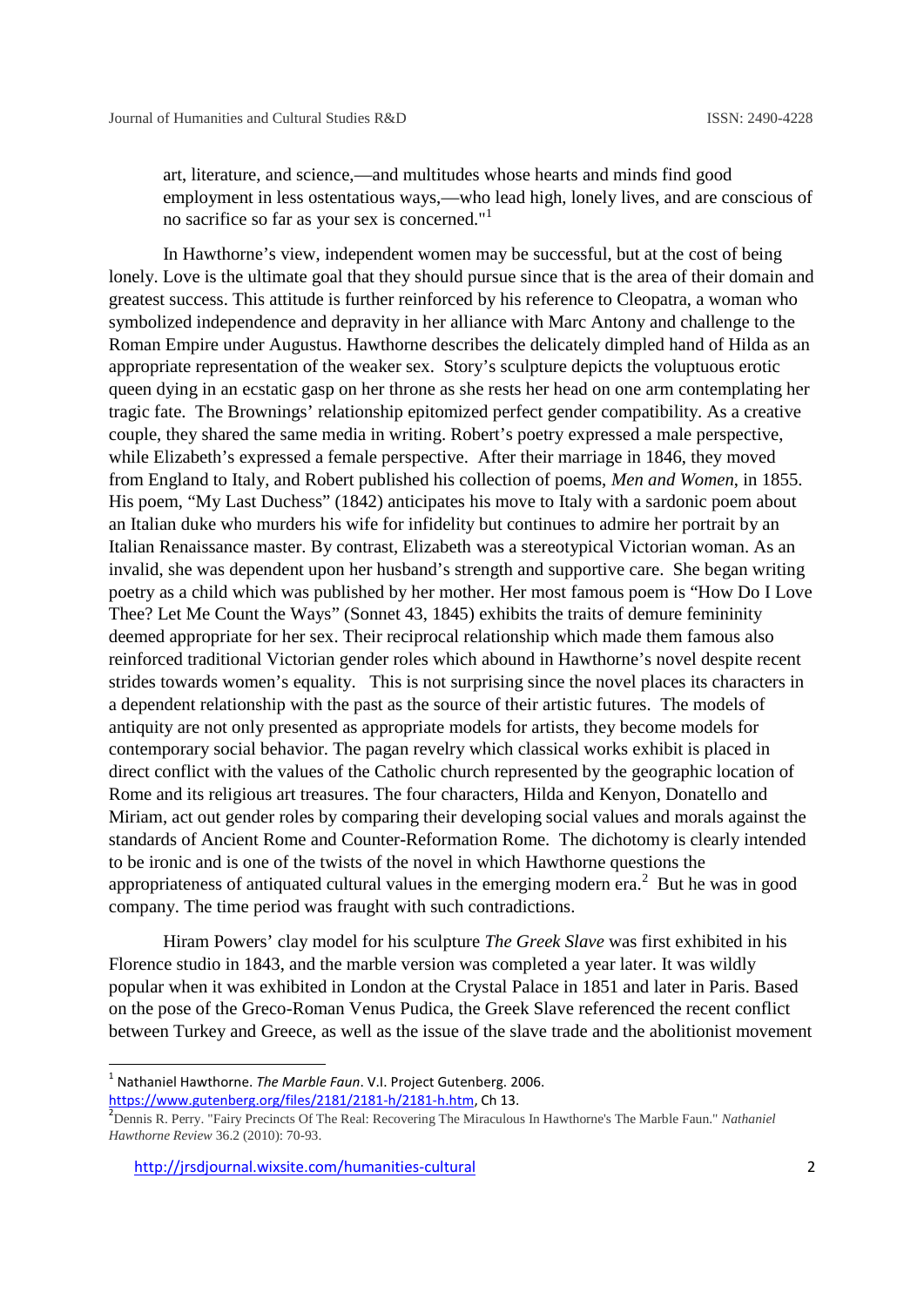in the United States. She also references the women's movement which American and British writers flirted with in and out of the myriad of classical references that characterized aesthetics in the art and literature of the romantics.<sup>3</sup> Elizabeth's poem"The Greek Slave" is based on her response to the statue which she saw in the artist's Florence studio in 1847; her poem was published in 1850:

They say Ideal beauty cannot enter The house of anguish. On the threshold stands An alien Image with shackled hands, Called the Greek Slave! as if the artist meant her (That passionless perfection which he lent her, Shadowed not darkened where the sill expands) To so confront man's crimes in different lands With man's ideal sense. Pierce to the centre, Art's fiery finger! and break up ere long The serfdom of this world. Appeal, fair stone, From God's pure heights of beauty against man's wrong! Catch up in thy divine face, not alone East griefs but west, and strike and shame the strong, By thunders of white silence, overthrown.<sup>4</sup>

There are further parallels between the two couples. Sophia Peabody Hawthorne was also a near invalid, and completely dependent upon Hawthorne. Her feminine decorum is what endeared her to the author in contrast to her outspoken intellectual sister, Elizabeth Peabody, who joined the transcendentalist lecture circuit. EBB and Sophia Peabody conformed to the emerging definition of the Victorian woman as virginal and virtuous, a veritable allegorical female role model in any media: marble, painting or literature.<sup>5</sup> EBB attempted to reference the growing women's movement with her literary themes that also focus on strong female role models. For example, in her companion poems, "The Runaway Slave at Pilgrim's Point" and "A Curse for a Nation," she addresses the abolition theme of slavery. These poems were published first in an abolitionist anthology publication entitled, *The Liberty Bell* before her private collection appeared. But the allegorical role models which had their origins in the neoclassical allegories of the French Revolution and Early Republic, continue to serve as the reference point for female identity within the arts.

The history of role models in literature and marble statues can be traced to the federal period in which the new nation referenced its leaders in the neoclassical style which was associated with new democracies in America and France. Houdon's full-scale portrait of George Washington in his general's uniform was followed by Greenough's semi-nude statue that was initially rejected for display inside the Capitol building due to its nudity. Commissioned to

<sup>3</sup>Sabine Metzger. "'That Indefinable Nothing, That Inestimable Something': Empathy And The Miraculum Of Art In The Marble Faun." *Nathaniel Hawthorne Review* 37.1 (2011): 88-108.<br>
<sup>4</sup> Elizabeth Barrett Browning. *Poetical Works*. 14th ed. 5 vols. London: Smith, Elder, 1886, III, 302.<br>
<sup>5</sup> U.C. Knoepflmacher, U. C. "Projection And The Female O

Monologue." *Victorian Poetry* 22.2 (1984): 139-159.

http://jrsdjournal.wixsite.com/humanities-cultural 3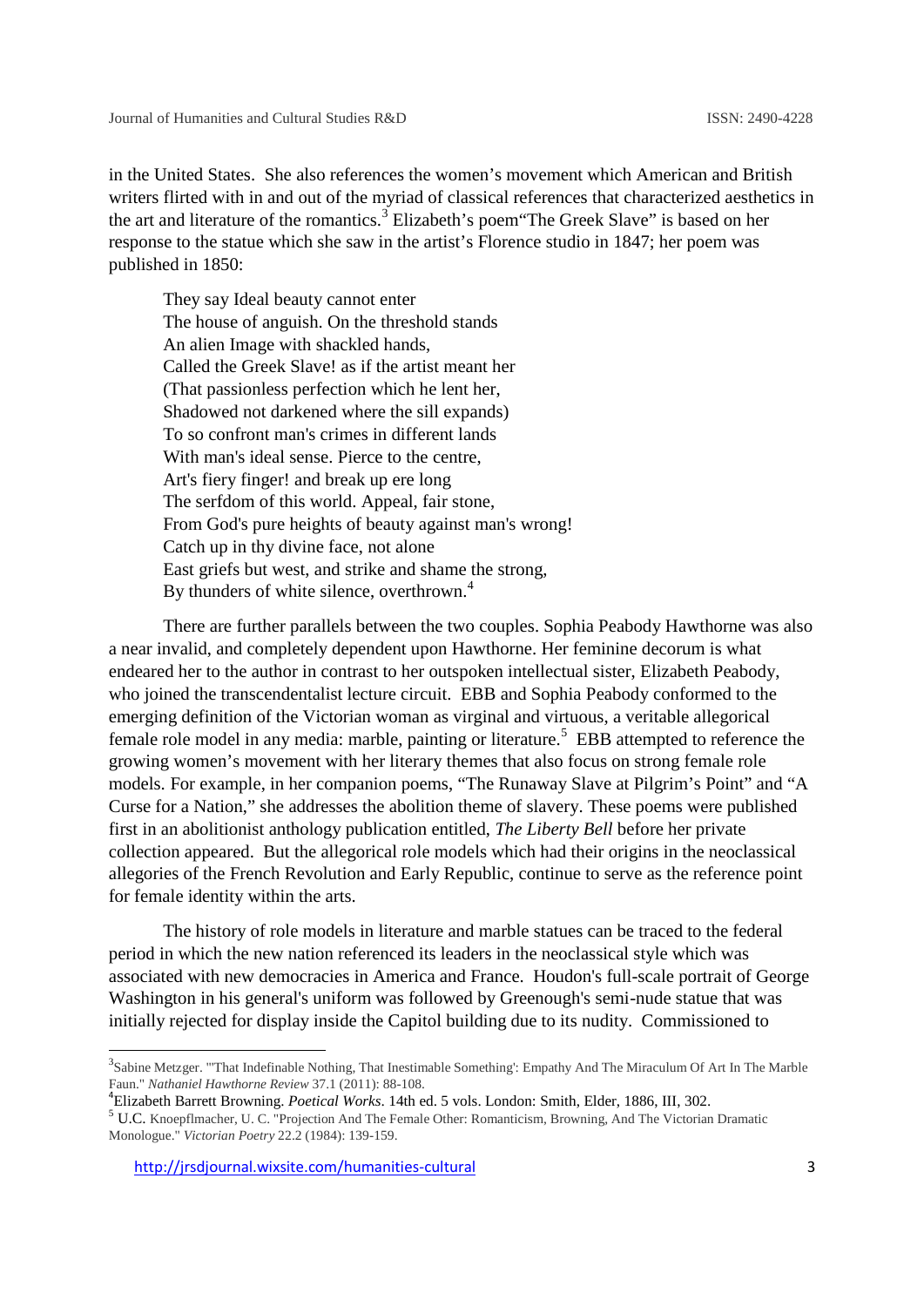celebrate the centennial of his birth in 1832, the portrayal of Washington proffering his sheathed sword in the guise of the Greek god Zeus after Phidias statue for the Temple of Olympia was completed in 1840 and deemed appropriate for outdoors display on the capitol lawn. Hawthorne's preoccupation with role models clearly stems from this conscientious propaganda program which selected historic persons for their contributions to society and state and immortalized them as social landmarks. Hawthorne's own interest in the early Massachusetts' Puritan settlements corresponded to nineteenth-century histories which collated and evaluated the contributions of America's early ancestors. National propaganda was dependent upon such coded selections which emphasized the characters, virtues, and accomplishments of those citizens who best represented the collective goals and identity of the new nation. The production of state portraits in marble continued gained momentum during the Napoleonic Empire when neoclassical marble busts of the imperial family were placed in every official setting, and Napoleon and his sister, Pauline, were immortalized as Greek gods by the Italian sculptor, Antonio Canova. Hawthorne alludes to this recent history by placing the renowned sculptor's name above the doorway to Kenyon's Roman studio. Hawthorne further contemplates the historic impact of leaving "behind our features to be a dusty-white ghost among strangers of another generation…"<sup>6</sup>

This practice was reinforced by neoclassicism, the dominant stylistic movement of the revolutionary age and art that focused on allegory and deities as exemplars of ideal social values, and especially democracy. Applied to women, however, it had a regressive effect which reduced their accomplishments to flat allegories and ephemeral ideals of beauty and femininity. Thus, women, like EBB, who continued to extoll the virtues of ideal forms as synonymous with the women's movement, perpetuated Victorian gender stereotypes. EBB's "The Runaway Slave at Pilgrim's Point" alludes to the pilgrim ancestors whose whiteness was also committed to marble in writing the history of the new nation. The whiteness of the pilgrim is contrasted with the blackness of the slave who is also raped by white men and smothers her infant son as a result. The inferiority of the slave is contrasted with the power of the pilgrim, but also the gender inequity which pervades federal period classicism in the arts and literature of the nineteenth century. EBB's idolization of the Greek slave captures the sentiment of the abolitionist movement from the perspective of the gender ideal captured in the artist's medium of marble. She denounces the practice of slavery as a moral crime, but speaks from the authority of a classical statue who represents allegorical virtues: "Appeal, fair stone,From God's pure heights of beauty against man's wrong!" Margaret Fuller also encountered such stumbling blocks in writing her *Woman in the Nineteenth-Century.* One version is rife with classical allegories and stereotypes in which she struggles to make a point about the equality of women in the workplace.<sup>7</sup> By contrast, some women did achieve the practical side of the debate, such as Florence Nightingale, the founder of modern nursing, though she was eulogized with such stereotypes, as one might expect. She was named after her birthplace in Florence, Italy, while her sister was named after her birthplace in Parthenope, a Greek settlement near Naples. She trained

<sup>6</sup>Hawthorne, *The Marble Faun*, ch. 13. <sup>7</sup> Leverenz, David. "Working Women And Creative Doubles: Getting To The Marble Faun." *Hawthorne and the Real: Bicentennial Essays*. 144-158. Columbus, OH: Ohio State UP, 2005.

http://jrsdjournal.wixsite.com/humanities-cultural 4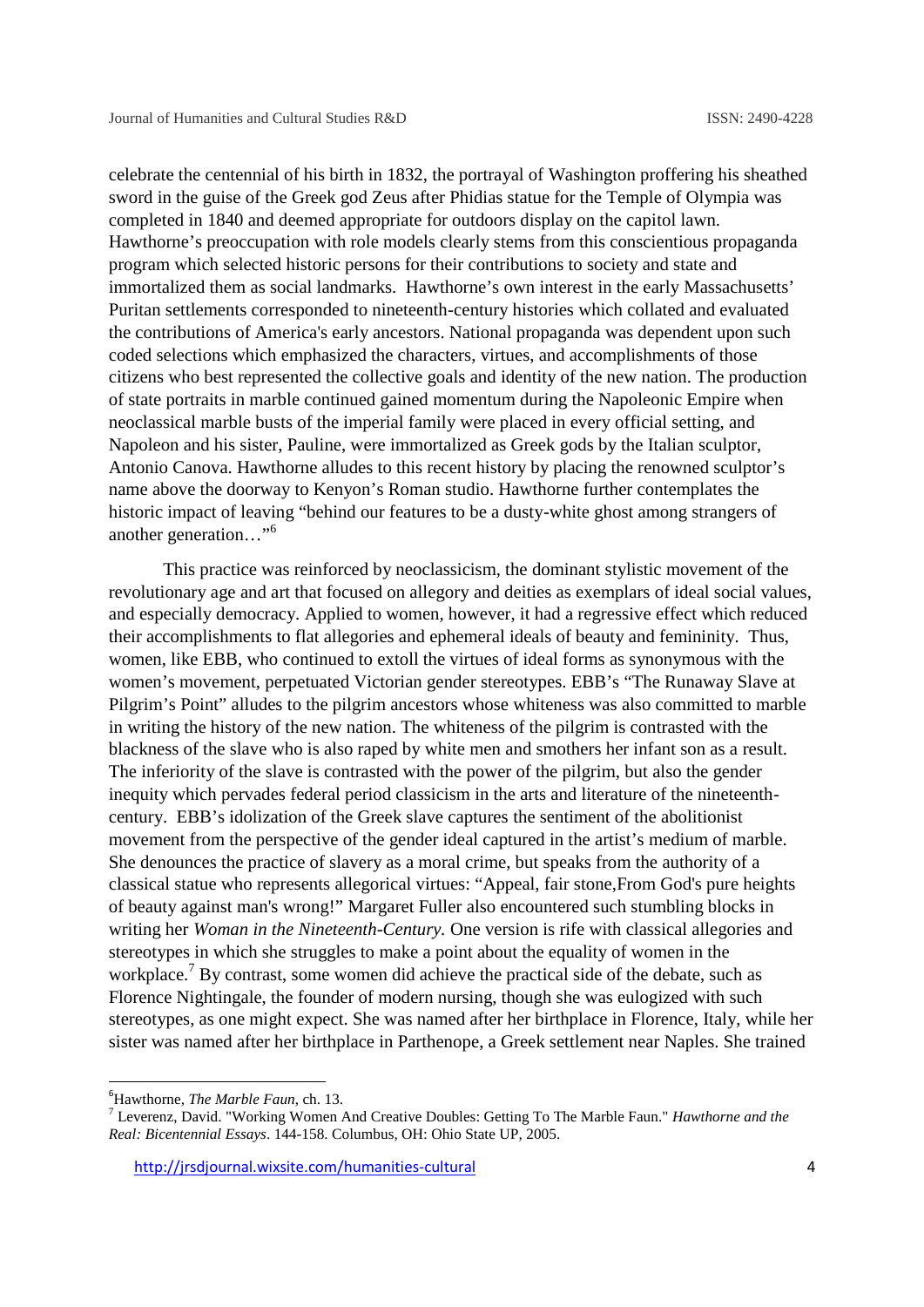nurses serving in the Crimean War (1853-56) and founded the first secular school of nursing at St. Thomas hospital. The cause of the war involved the issue of Christians in the Holy Land and the distribution of territory of the Ottoman Empire. Nightingale became known as the Lady with the Lamp after an article in the *Times* described her tireless efforts to tend to sick and wounded. The phrase was also borrowed by the poet Longfellow in his 1857 poem, "The Lady with the Lamp:" serving in the Crimean War (1853-56) and founded the first secular school of<br>mas hospital. The cause of the war involved the issue of Christians in the Ho<br>ribution of territory of the Ottoman Empire. Nightingale became kno spiral. The cause of the war invrolved the issue of Christians in the Holy Land<br>of of territory of the Ottoman Empire. Nightingale became known as the Lady<br>an article in the Times described her tireless efforts to tend to

Honor to those whose words or deeds Thus help us in our daily needs. And by their overflow Raise us from what is low!

Thus thought I, as by night I read Of the great army of the dead, The trenches cold and damp, The starved and frozen camp,--

The wounded from the battle-plain, In dreary hospitals of pain, The cheerless corridors, The cold and stony floors.

Lo! in that house of misery A lady with a lamp I see Pass through the glimmering gloom, And flit from room to room.

And slow, as in a dream of bliss, The speechless sufferer turns to kiss Her shadow, as it falls Upon the darkening walls.

As if a door in heaven should be Opened, and then closed suddenly, The vision came and went, The light shone was spent.

On England's annals, through the long Hereafter of her speech and song, That light its rays shall cast From portals of the past.

A lady with a lamp shall stand In the great history of the land, A noble type of good, Heroic womanhood.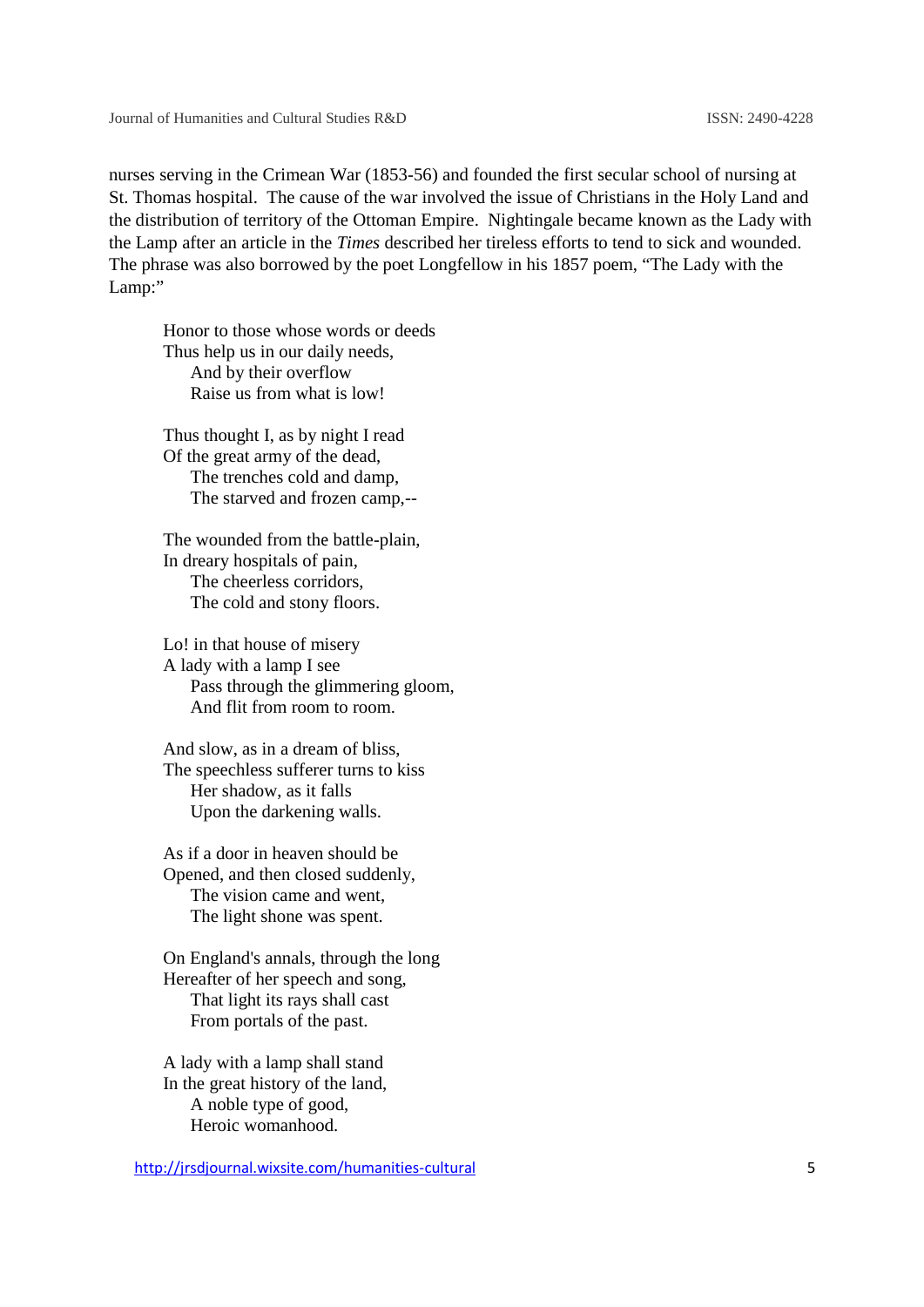Nor even shall be wanting here The palm, the lily, and the spear, The symbols that of yore Saint Filomena bore.<sup>8</sup>

Longfellow follows the Victorian tradition of transforming women's accomplishments into a poem that celebrates the allegorical eternal feminine as an uplifting spiritual impulse that is complemented by women's natural inclinations. Thus, when Hawthorne begins matching his contemporary characters, Hilda and Miriam, to sculptures, he begins to assign them tropes, such as Old Maid, Virgin, Muse, and Vixen. Yet, he seems unaware of the ramifications for actual women and the women's movement towards legal gender equality. As Kenyon unveils his statue of Cleopatra, Miriam, aware of the danger of social gender stereotyping responds: gender stereotyping iaint Filomena bore.<sup>8</sup><br>fellow follows the Victorian tradition of transf<br>that celebrates the allegorical eternal feminine<br>ented by women's natural inclinations. Thus, wi<br>y characters, Hilda and Miriam, to sculptures,

"My new statue!" said Kenyon, who had positively forgotten it in the thought of Hilda; "here it is, under this veil." "Not a nude figure, I hope," observed Miriam. "Every young sculptor seems to think that he must give the world some specimen of indecorous womanhood, and call it Eve, Venus, a Nymph, or any name that may apologize for a lack of decent clothing.<sup>9</sup>

In this chapter, Hawthorne attacks his female antitype, Miriam, again by associating her with the depraved Egyptian queen. Miriam also confesses that she has a burning secret, like a "red carbuncle," that she never completely reveals. The reader is left to wonder whether she has committed some heinous crime, like Cleopatra's treasonous pact with Marc Antony, or the murder of an innocent cleric by the Count of Monte Beni, or whether she is simply concealing murder of an innocent cleric by the Count of Monte Beni, or whether she is simply concealing<br>her hidden Jewish ancestry.<sup>10</sup> Her strong profile suggests it and lends itself to modeling for the medium of sculpture. Cleopatra is described as fierce, voluptuous, passionate, tender, wicked, terrible, and full of poisonous and rapturous enchantment..."<sup>11</sup> The analysis of Cleopatra's depravity leads into a contrast with the pure moral character of Hilda, his love interest which leaves Miriam feeling as though she may have some moral defect that must remain unmentioned. ty leads into a contrast with the pure moral character of Hilda, his love interest which<br>Miriam feeling as though she may have some moral defect that must remain unmentioned.<br>"What I most marvel at," said Miriam, "is the w ue!" said Kenyon, who had positively forgotten it in<br>der this veil." "Not a nude figure, I hope," observed l<br>s to think that he must give the world some specime<br>and call it Eve, Venus, a Nymph, or any name that n<br>hing.<sup>9</sup><br> are the alegorical eternal feminine as an uplifting spiriunal impulse that<br>the the alegorical eternal inclinations. Thus, when Hawthorne begins to assign them tropes, such<br>sumer's natural inclinations. Thus, when Hawthorne

mixed up with all those seemingly discordant elements. Where did you get that secret? You<br>never found it in your gentle Hilda, yet I recognize its truth." never found it in your gentle Hilda, yet I recognize its truth." expectively discordant elements. Where did you get that secret? You<br>
le Hilda, yet I recognize its truth."<br>
In Hilda," said Kenyon. "Her womanhood is of the ethereal type,<br>
shadow of darkness or evil."<br>
I Miriam; "there ar

"No, surely, it was not in Hilda," said Kenyon. "Her womanhood is of the ethereal type, and incompatible with any shadow of darkness or evil."

"You are right," rejoined Miriam; "there are women of that ethereal type, as you term it, and Hilda is one of them. She would die of her first wrong-doing,—supposing for a moment that she could be capable of doing wrong. Of sorrow, slender as she seems, Hilda might and Hilda is one of them. She would die of her first wrong-doing,—supposing for a moment<br>that she could be capable of doing wrong. Of sorrow, slender as she seems, Hilda might<br>bear a great burden; of sin, not a feather's w

<sup>&</sup>lt;sup>8</sup>Henry Wadsworth Longfellow. "Santa Filomena." *The Atlantic Monthly*. 1.1 (Nov. 1857): 22-23, lines 9-24.

<sup>&</sup>lt;sup>9</sup>Hawthorne, *The Marble Faun*, ch 14.

<sup>&</sup>lt;sup>9</sup>Hawthorne, *The Marble Faun*, ch 14.<br><sup>10</sup>Greven, David. "Hawthorne And The Gender Of Jewishness: Anti-Semitism, Aesthetics, And Sexual Politics In The Marble Faun." *Journal Of American Culture* 35.2 (2012): 135-152. "Hawthorne And The Gender Of Jewishness: Anti-Se:<br>" Journal Of American Culture 35.2 (2012): 135-152.<br>Marble Faun, ch. 14.

<sup>11</sup>Hawthorne, *The Marble Faun*, ch. 14.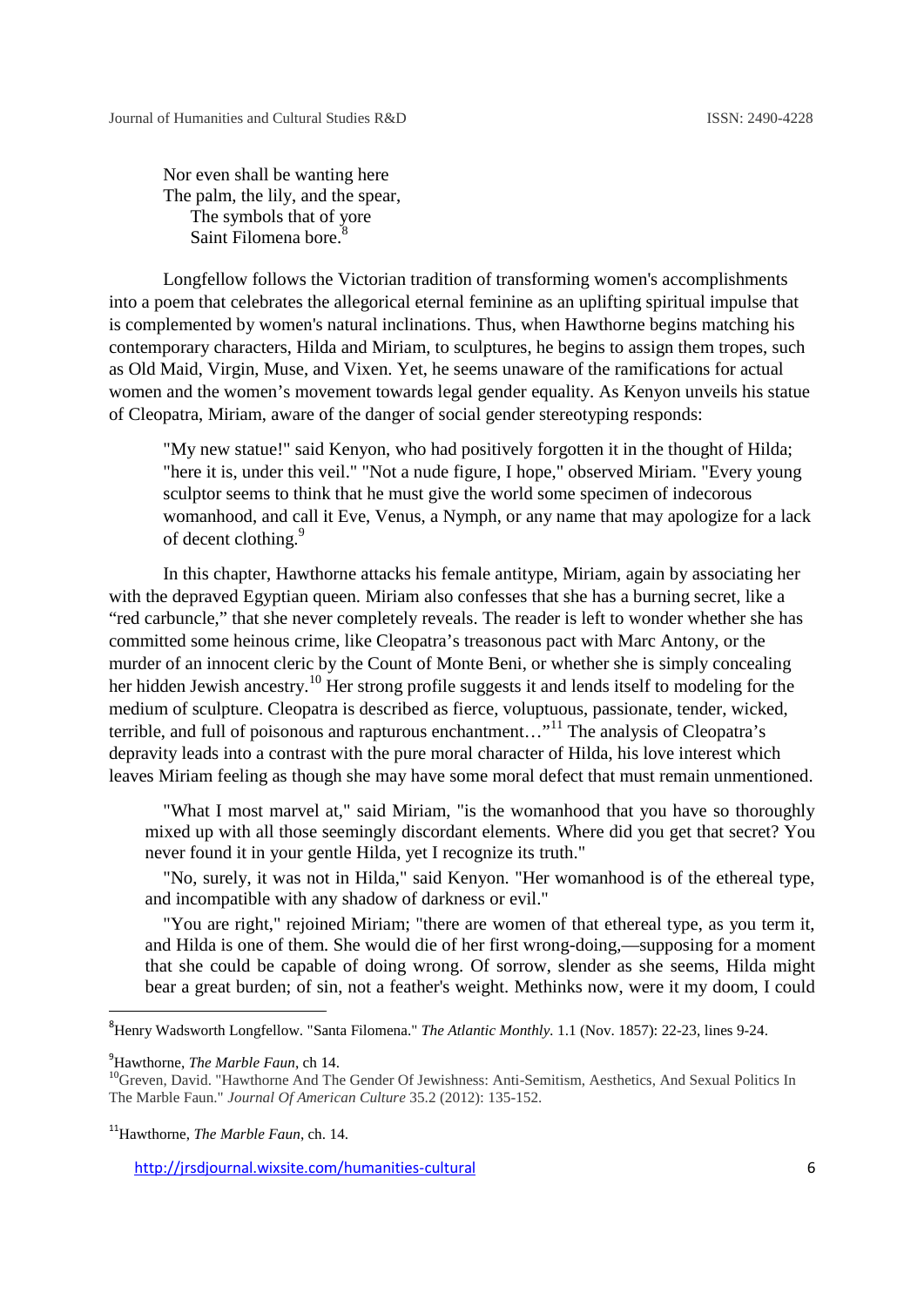bear either, or both at once; but my conscience is still as white as Hilda's. Do you question  $it?$ "<sup>12</sup>

Miriam astutely recognizes that Hilda conforms to female gender stereotypes for the virtuous Victorian woman. Her moral values are projected onto the same medium, marble, but in the representation of saints, the Virgin Mary, or classical allegorical virtues. By contrast, Miriam does a pronounced double-take and compares her own heart and moral values to the standard posed by the statue of Cleopatra. The flat two-dimensional characterization of women who are measured against marble connotations stands in stark contrast to the mileage men gained from using the same medium. The examination of sin or virtue which is a common theme in Hawthorne's plots now rests upon the binary interpretation of women- virgin or whore-who look to classically inspired art for their moral role models. Miriam is plagued by sin as much as she is by her secret, while Hilda naturally assumes the higher moral ground. In contrast to contemporary women's role models who were concurrently making real contributions to society, the aesthetics of the marble role model caused a regression in the women's movement. Nightingale managed both roles through her poetic celebration by Longfellow. On the other hand, Harriet Beecher Stowe and her sister, Catherine Beecher actively promoted abolition and the women's movement through their concrete contributions to society. Harriet Beecher Stowe's *Uncle Tom's Cabin*portrayed the reality of the hardships experienced by slaves, while Catherine Beecher devoted herself to founding school for women and promoting education in the western frontier. She also organized a public demonstration led by the women's movement against the Indian Removal Act of President Andrew Jackson. Her *A Treatise on Domestic Economy for the Use of Young Ladies at Home and at School* (1841) attempted to redress the negative gender stereotyping of women by reassessing their roles in the workforce. Here she presented her view on the equality of women as a right that was unique to democracy:

In most other cases, in a truly Democratic State, each individual is allowed to choose for himself who shall take the position of his superior. No woman is forced to obey any husband but the one she chooses for herself; nor is she obliged to take a husband if she prefers to remain single. So every domestic, and every artisan or laborer, after passing from parental control, can choose the employer to whom he is to accord obedience, or if he prefers to relinquish certain advantages, he can remain without taking a subordinate place to any employer. $13$ 

By contrast, in Hawthorne's *The Marble Faun*, the question of liberty is also strangely regressive and placed within the context of the history of Ancient Roman prisoners, as opposed to contemporary democratic equality. The precipice that Hilda and Miriam spy foreshadows the ledge from which Donatello pushes the innocent monk to his death, without questioning the issue of Italian democratic independence then being fought in the Italian Revolution which began in 1848. The Italian revolt against Austrian rule continued in the aftermath of the Napoleonic wars and Congress of Vienna (1818) and was important enough to draw Margaret Fuller to Italy in 1848 as the first woman correspondent for the *New York Tribune,* who married an Italian

<sup>&</sup>lt;sup>12</sup>Hawthorne, *The Marble Faun*, ch. 14.<br><sup>13</sup>Catherine Beecher. *A Treatise on Domestic Economy for the Use of Young Ladies at Home and at School (1841)*. Maureen E. Riedy. American Studies, UVA, 1997, ch. 1. http://xroads.virginia.edu/~cap/utc/bchaps.html

http://jrsdjournal.wixsite.com/humanities-cultural 7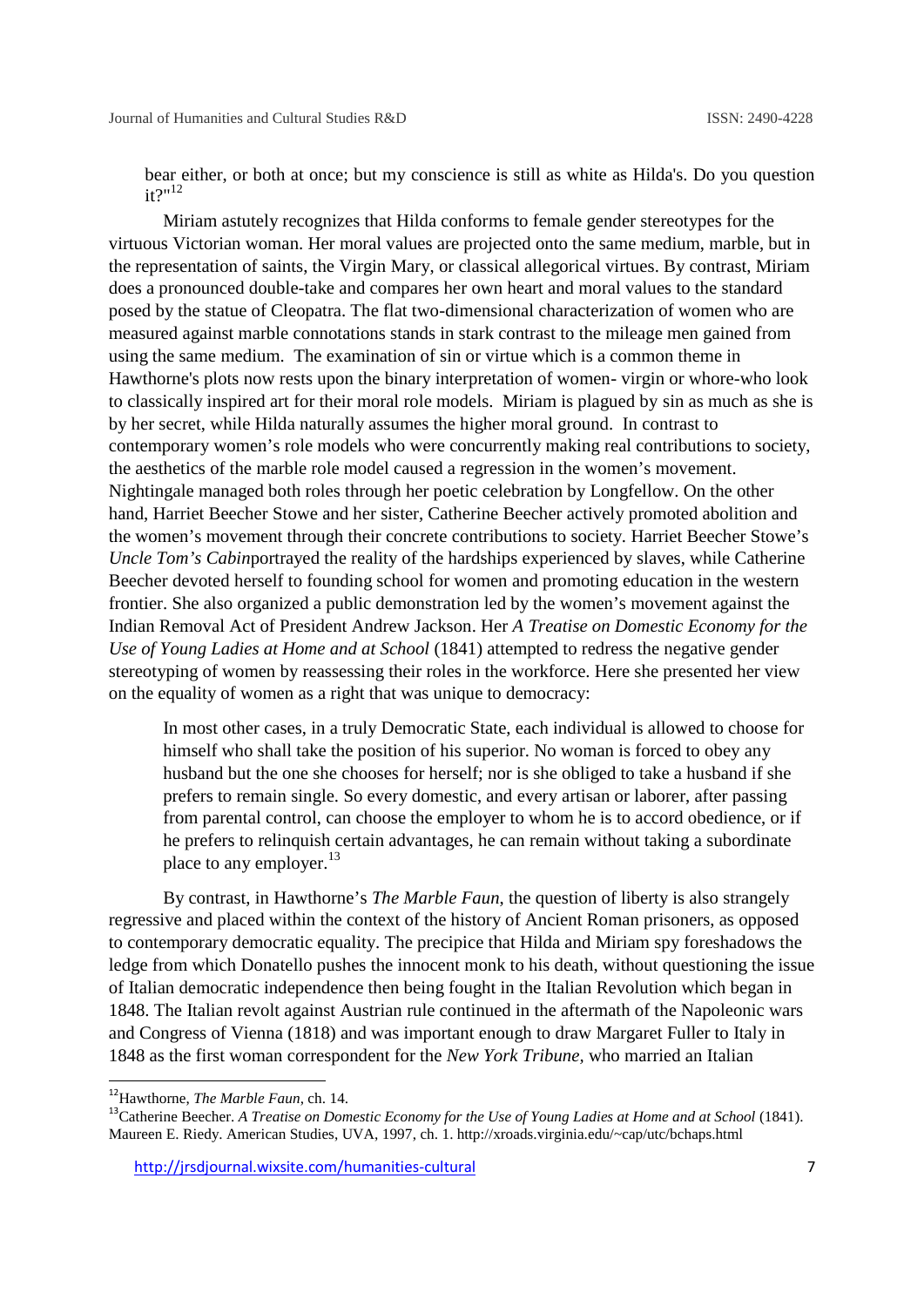nobleman, Giovanni Angelo Ossoli, a supporter of the revolutionary leader, Giuseppe Mazzini. They helped to establish the Roman Republic of 1849. Fuller worked as a nurse tending to wounded soldiers while Ossoli fought on the front lines. When the tide of revolution turned in favor the of the papacy and occupying forces of Napoleon III, the couple fled to America and died tragically in a shipwreck off the coast of Fire Island, New York. The manuscript of the history of Italy Fuller was writing was also lost.

Hawthorne's reader does not learn the truth about Miriam's secret until the publication of the second printing of the 1860 edition appeared that included a postscript explaining that Miriam was actively engaged in the Revolution of 1848. The Italian revolution in Rome created a short-lived Roman Republic in 1849 from the former Papal States which was overthrown within a year by the occupation of Napoleon III who ruled until  $1870$ .<sup>14</sup> This explains Miriam's strange identification with Cleopatra and her alternate attraction and revulsion to the tragic queen. Writing in the aftermath of Fuller's death, Hawthorne would also have had Fuller's untimely death in mind following her escape from the Revolution with her husband Ossoli and infant son. The implications of his nod to the women's movement are not fully spelled out. This provides a perplexing problem for the artist's role models since Miriam's actions would undermine the religious veneration of art and saints which permeate the text. If Miriam questions her own loyalty to the cause of Italian nationalism, she also wavers between her goal of becoming an independent artist and her goal of marriage. As an artist, she is dependent upon the traditions of the visual arts in classical and Christian sources fostered in Rome. As an American and a republican, she seeks to undermine these venerable traditions by joining in the revolutionary crusade to replace the Papal States with a Roman republic. In the aftermath of Fuller's tragic death, Hawthorne does not develop an independent woman in the character of Miriam. Instead, he allows her to vacillate among choices which limit her participation to copying sources for her art.

## Kenyon observes:

"It ought to afford a good prospect," said the sculptor; "for it was from this point—at least we are at liberty to think so, if we choose—that many a famous Roman caught his last glimpse of his native city, and of all other earthly things. This is one of the sides of the Tarpeian Rock. Look over the parapet, and see what a sheer tumble there might still be for a traitor, in spite of the thirty feet of soil that have accumulated at the foot of the precipice."<sup>15</sup>

Hawthorne's fiction sanitized American history by creating role models who had been exorcised of their culpability. He glossed over the realities of brutal wars and economic exploitation to emphasize the psychology of sin and guilt within the founding Puritan

<sup>&</sup>lt;sup>14</sup> John Carlos Rowe. "Hawthorne's Ghost in James's Italy: Sculptural Form, Romantic Narrative, and the Function of Sexuality in *The Marble Faun*, "Adina," and *William Wetmore Story and His Friends." Roman Holidays: American Writers and Artists in Nineteenth-Century Italy*. Iowa City: University of Iowa Press, 2002, 74, 99 endnote 5; Robert S. Levine. "'Antebellum Rome' in *The Marble Faun*." *American Literary History* 2.1 (1990): 19- 38. <sup>15</sup>Hawthorne, *The Marble Faun*, ch. 14.

http://jrsdjournal.wixsite.com/humanities-cultural 8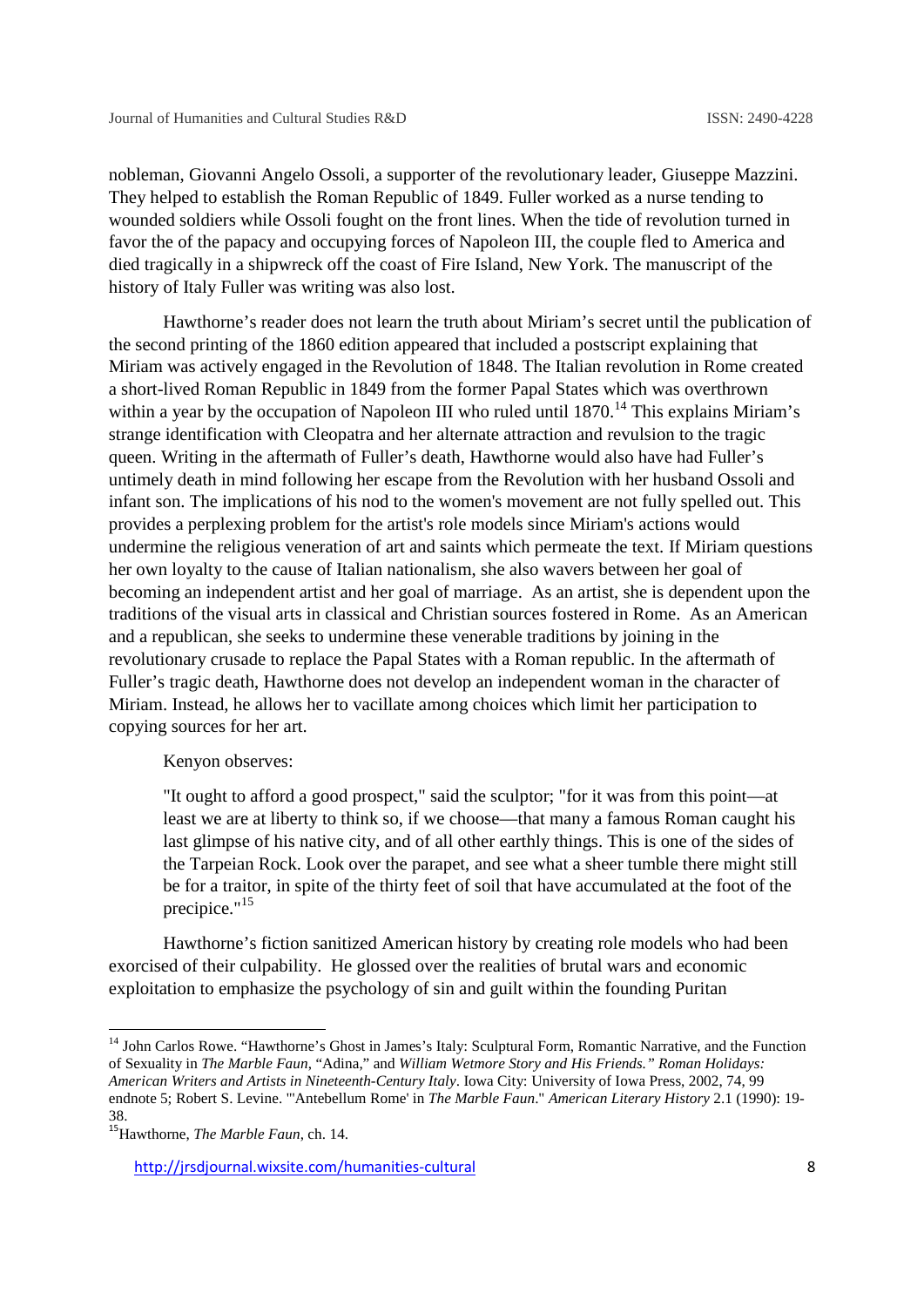communities.<sup>16</sup> The emphasis of Nathaniel Hawthorne's *Marble Faun* on black and white gender stereotyping joins together different social functions comprised of aesthetics, manual training for employment, love, marriage and crime. The preponderance on ideal female allegories as the touchstone for these various vocations reveals the conflation of several historic trends in American historiography. Art continued to be respected as a profession that required extensive academic and manual/studio training. The classical ideal was promoted as an academic ideal well into the nineteenth-century in America and Europe. This trend became conflated with the practice of writing American history and eulogizing the accomplishments of prominent individuals through the medium of neoclassical art. In the case of women, this practice tended to exclude practical accomplishments and ideals, thus creating aesthetic-allegorical role models for women which are beautiful and demonstrate spiritual values that represent either good or bad morals. In his *French and Italian Notebooks,* Hawthorne contrasts the two mutually exclusive trends of male and female subjects in sculpture.

Sculpture acquired a special significance for Hawthorne while he was in Rome visiting the studios of American sculptors. He also sat for his own portrait bust in marble in the studio with the name of Canova, the leading neoclassical sculptor of the Napoleonic era, above the doorway. After visiting Hiram Power's studio, he writes that they saw a sculpture of boy fisherman holding a shell to his ear and one of Prosperine. The ramifications for American history are clear in Hawthorne's text: "the consciousness of power is plainly to be seen, and the assertion of it by no means withheld, in his simple and natural character; nor does it give me an idea of vanity on his part to see and hear it. He appears to consider himself neglected by his country, -- by the government of it…and talks with indignations of the byways and political intrigue, which, he thinks, ought to be the rewards bestowed exclusively on merit."<sup>17</sup> Hawthorne relates Powers disappointment at about his commission for the Capitol Building which fell through, while an "inferior" artist, Clark Mill, received a commission for an equestrian portrait of Washington. Hawthorne visited Italy in 1858. Powers showed Hawthorne a statue of Washington in which he was dressed in his uniform for which Powers, who preferred classical drapery, showed his disdain. In 1859 Powers received two commissions from President James Buchanan for a bust of Thomas Jefferson and a full-length portrait of Benjamin Franklin which were installed in 1862-63. Powers' desire to receive a state commission that would enable him to endow the founding fathers with permanence in the tradition of Roman emperors is equally interesting to Hawthorne who develops this aspect of the sculptor's activities in his *Notebooks*. Powers created a bust of the Grand Duchess of Tuscany (Marie Louise of Austria/Duchess of Parma?) and claimed that it possessed a "certain look" that distinguishes royalty. The distinctive air was possessed by Prince Albert and Queen Victoria, according to Powers. He claimed that it was a feature lacking in American politicians, with the exception of Washington. This look was described by Powers to Hawthorne as a "coldness of demeanor" and eye which creates an "atmosphere through which the electricity of human brotherhood cannot pass."

<sup>&</sup>lt;sup>16</sup>John Michael. "History and Romance, Sympathy and Uncertainty: The Moral of the Stones in Hawthorne's Marble Faun." *PMLA* 103.2 (1988): 150-161.

Faun." *PMLA* 103.2 (1988): 150-161. <sup>17</sup>Nathaniel Hawthorne. *French and Italian Notebooks. Passages from the French and Italian Notebooks*. V.1. Project Gutenberg. 2003: https://www.gutenberg.org/files/7879/7879-h/7879-h.htm

http://jrsdjournal.wixsite.com/humanities-cultural 9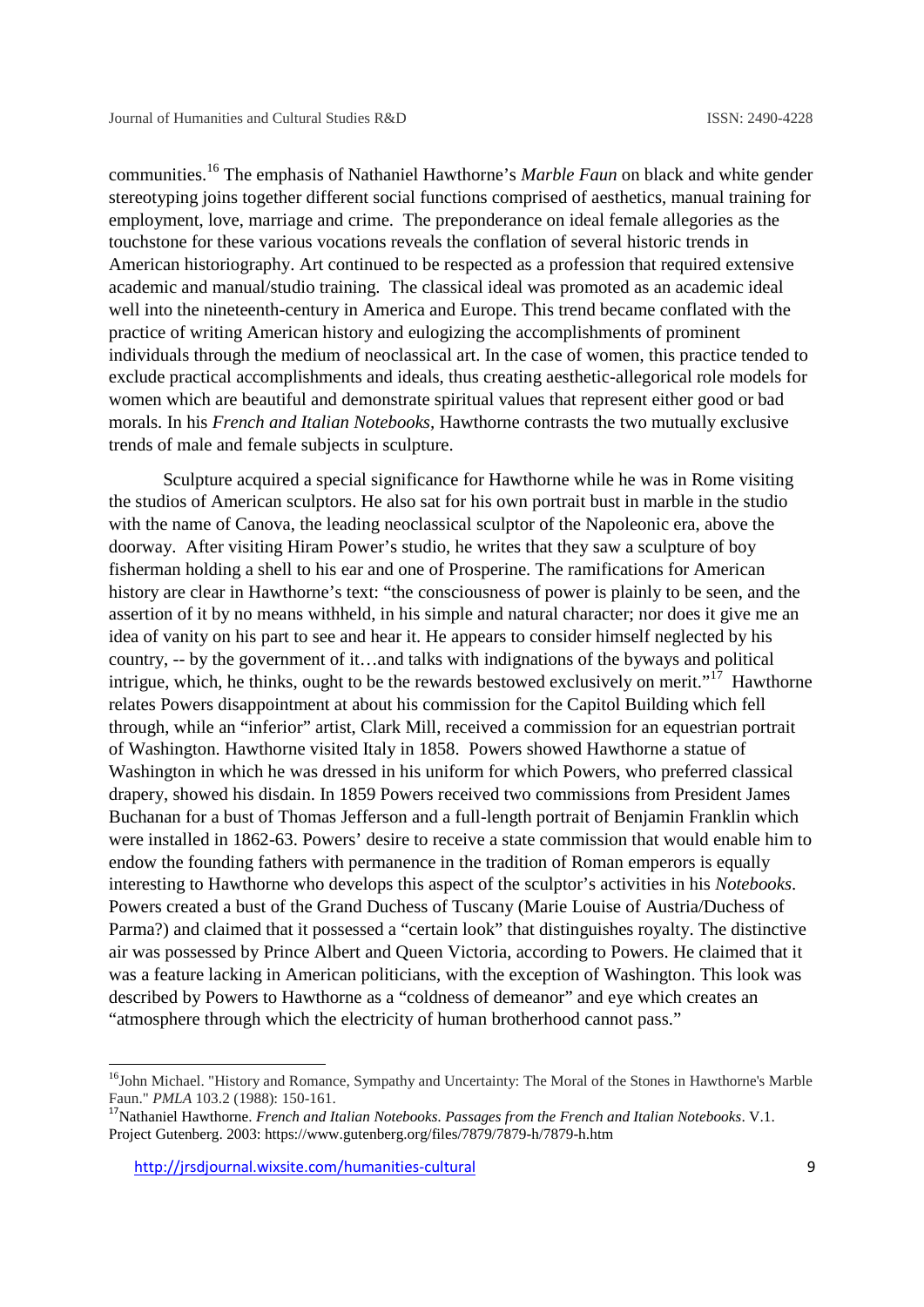The mid-nineteenth-century interest in committing role models to marble became all the more urgent during the periods of the Civil War in America and Revolution in Italy. Both nations looked back to the classical traditions revived in Italy upon which the art of American and French republics was based. States and their artists also looked to the sense of historic permanence fostered by aristocratic dynasties since the Napoleonic Empire and its revival under Napoleon III. The Austrian dynasty and British dynasties were now the oldest in the wake of recent revolutions in France. The Revolution of 1848 had ended the reign of Louis-Philippe and replaced it with the short-lived Second Republic followed by the Second Empire under Napoleon III. The reign of Tuscany was returned to the Austrian ruler, Leopold II, after the death of Napoleon's second wife, Marie Louise, who was the Duchess of Parma until her death in 1847. The classical style in marble communicated a sense of authority during a period of civil war in both nations. While Hawthorne's *Marble Faun*appears to address the issues of identity, art, and gender, it is far more concerned with the psychology of art and its impact on national identity through the portrayal of national heroes. The women's movement is relevant in this context since it addresses the potential of women's power. Women, who comprised approximately half of the population had the capacity to compete with men in the labor force, but also to lower the birth rate by doing so, thereby decreasing the labor force. The issue of women's competence was the one that was most often voiced in debates, not the threats that they posed to competition.<sup>18</sup> To view Hawthorne's *The Marble Faun*as a revolutionary subtext expands the author's attitude towards women as one factor that could influence the outcome of the smoldering embers of civil discontent.

His journey begins in Paris where after visiting the Louvre Museum where he saw a number of visitors who were veterans, some of whom wore medals of the Crimean War. He describes the galleries and the collections of sculpture. Next, he begins to identify the monuments that mark the French Revolution. In his *Notebooks*, Hawthorne notes the display of relics of princes and kings, including:

a little brass canon, two or three inches long, which had been a toy of the unfortunate Dauphin, son of Louis XVI. There was a map,—a hemisphere of the world,—which his father had drawn for this poor boy; very neatly done, too. The sword of Louis XVI., a magnificent rapier, with a beautifully damasked blade, and a jeweled scabbard, but without a hilt, is likewise preserved, as is the hilt of Henry IV.'s sword. But it is useless to begin a catalog of these things. What a collection it is, including Charlemagne's sword and scepter, and the last Dauphin's little toy cannon, and so much between the two!

In the aftermath of the Napoleonic era, Hawthorne's visit to Paris outlines a map of revolution stretching from the French Revolution of 1789 to the reign of Napoleon III. This subtext of revolution is also articulated in Rome and Florence. The author marks the correlation between historic epochs and contemporary revolutions that indicate that his own fictional account of artists is intended as a subterfuge of the broader issue of political propaganda and crowd control. This point of view is apparent in Hawthorne's account of his meeting with the

<sup>18</sup>David Greven. *The Fragility Of Manhood: Hawthorne, Freud, And The Politics Of Gender*. Columbus, OH: Ohio State University Press, 2012.

http://jrsdjournal.wixsite.com/humanities-cultural 10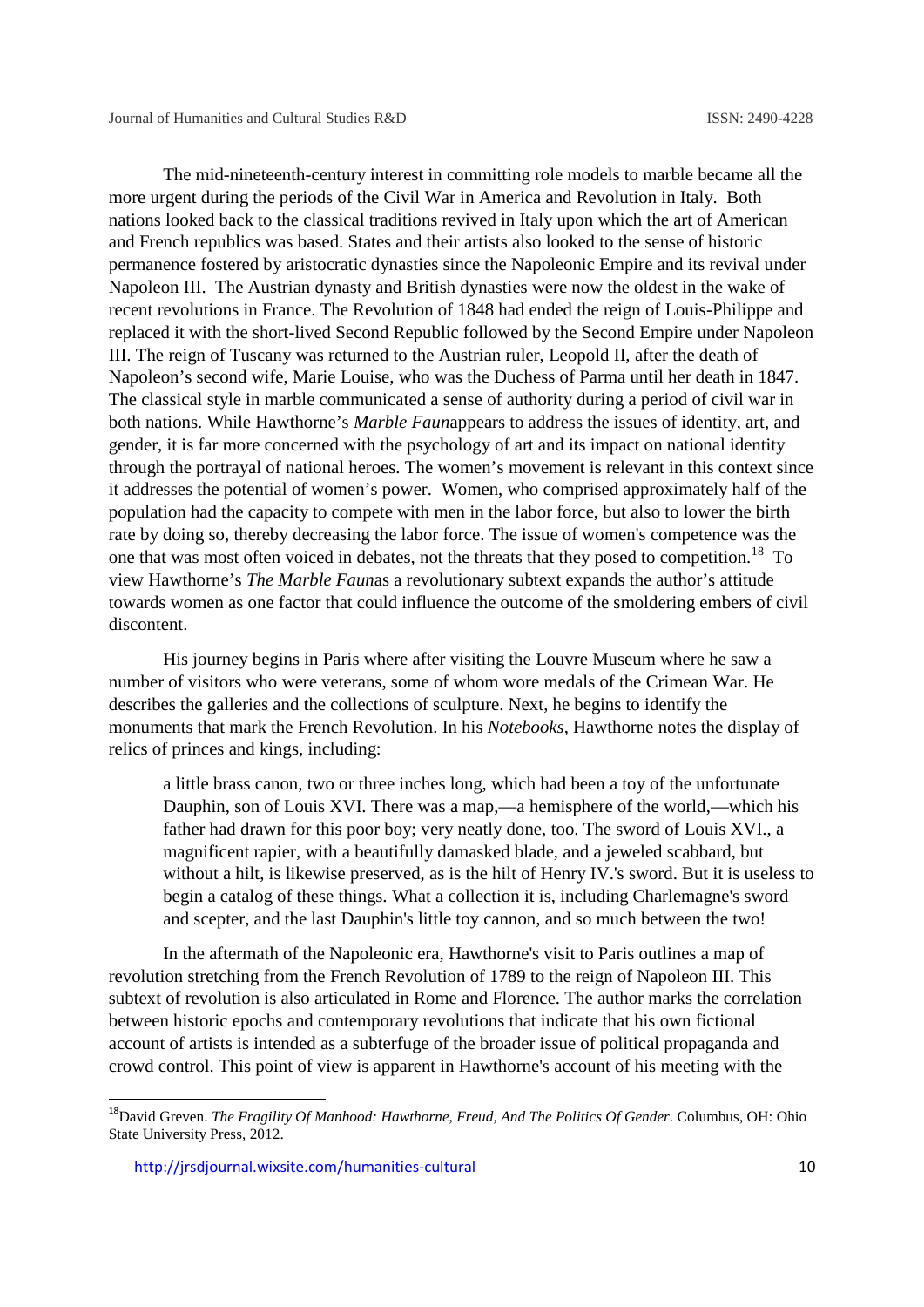American minister (ambassador) in Paris, in order to secure his passport, and the conversation about patriotism which followed:

Mr. ——— said that he had once asked a diplomatic friend of long experience, what was the first duty of a minister. "To love his own country, and to watch over its interests," answered the diplomatist. "And his second duty?" asked Mr. ———. "To love and to promote the interests of the country to which he is accredited," said his friend. This is a very Christian and sensible view of the matter; but it can scarcely have happened once in our whole diplomatic history, that a minister can have had time to overcome his first rude and ignorant prejudice against the country of his mission; and if there were any suspicion of his having done so, it would be held abundantly sufficient ground for his recall. I like Mr. ———, a good-hearted, sensible old man.

From this conversation, it is apparent that one of the most important issues of Hawthorne's day was the conflict between revolution and patriotism. Further evidence is supplied by Hawthorne's narrative. The next relic that he is introduced to are fragments of the backbone of the former Archbishop of Paris who was killed in the insurrection of 1848. However, once the Second Republic was replaced by the Second Empire, Napoleon III, continued to create an atmosphere of imperial decorum. Thus, after Hawthorne arrives in Rome, his contemplation of the historic epoch ruins of the Ancient Romans is contrasted with his awareness of the contemporary French empire and the French soldiers who maintained public order. His narration vacillates between art and empire and concerns the cyclical nature of empire which extends to the present remnants of the Napoleonic empires and the recent collapse of the Roman republic in 1849. For example, he visits St. Peter's basilica and admires the mosaic after Raphael's *Transfiguration*, but also takes note of the Stuarts' epitaph which had been installed during the first Napoleonic Empire. It serves as a reminder of the original British Stuart dynasty and the rebellion led by Charles Stuart who was given asylum in Italy, and whose estranged wife left him for the Italian playwright and patriot, Vittorio Alfieri:

Emerging from the church, I saw a French sergeant drilling his men in the piazza. These French soldiers are prominent objects everywhere about the city, and make up more of its sight and sound than anything else that lives. They stroll about individually; they pace as sentinels in all the public places; and they march up and down in squads, companies, and battalions, always with a very great din of drum, fife, and trumpet; ten times the proportion of music that the same number of men would require elsewhere; and it reverberates with ten times the noise, between the high edifices of these lanes, that it could make in broader streets.

The dialog between sculpture and civil war is the most prominent element of this debate. It is subliminally present in the fictional novel, and more fully articulated in Hawthorne's *Italian Notebook*. Male and female sculptures are contrasted. For example, Hawthorne appreciates a colossal statue of Castor and Pollux with the names of the artists, Phidias and Praxiteles engraved on their pedestals. These heroic figures are subsequently contrasted with sculptures of women in Story's studio, including Cleopatra and Goethe's Gretchen from *Faust,* which Hawthorne describes as exemplifying perfect "virginity and simplicity." Afterward, in his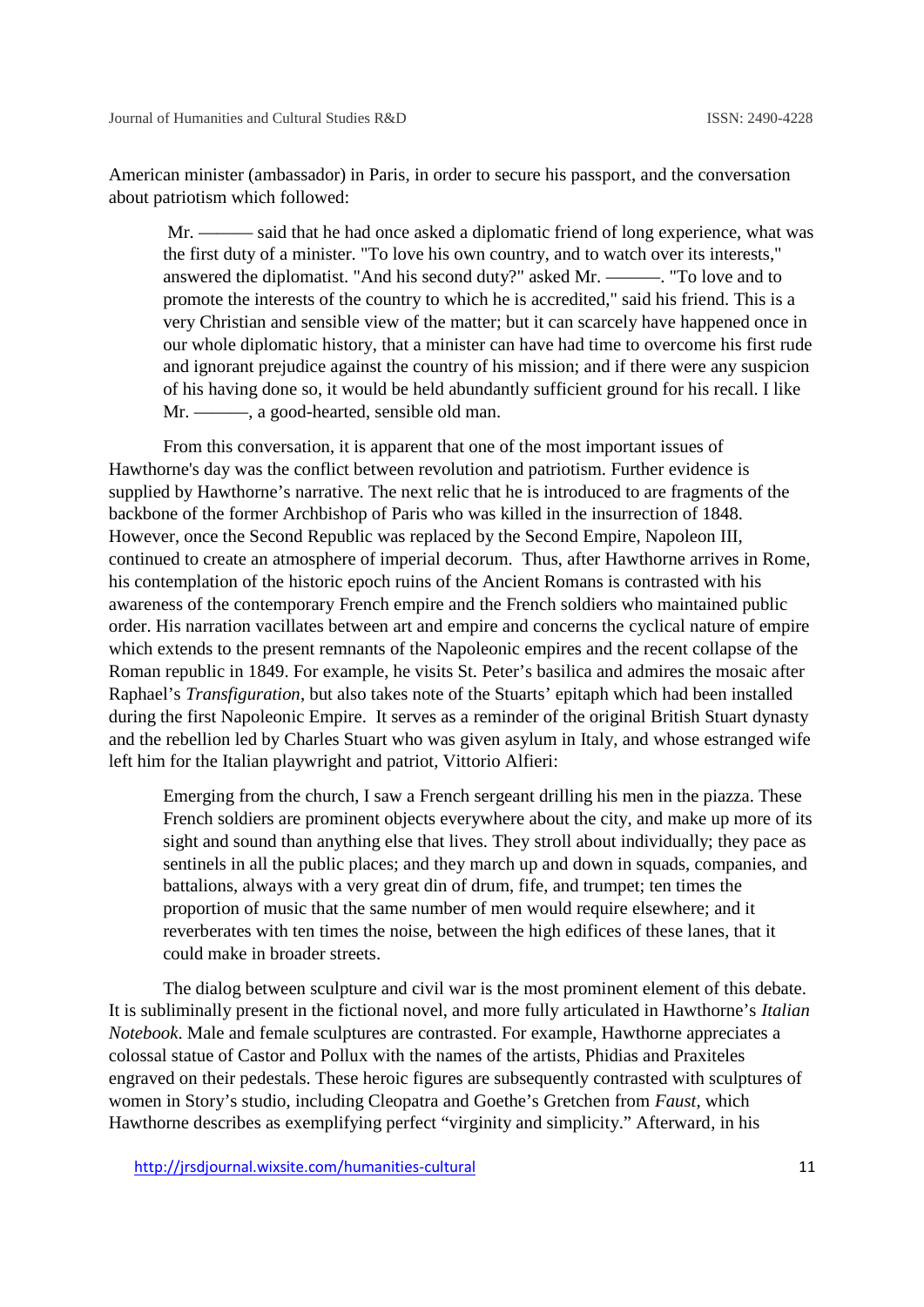narrative, Hawthorne sits for his portrait bust in Canova's former studio. The theme of preserving the past in the medium of marble statues applies to contemporary art as well since the history of the future is written in the present. Women are ever present in the novel in sculpture and references to sculptures by women. Hawthorne visited Hosmer in Rome where she had become apprenticed to the British neoclassical sculptor, John Gibson. Hawthorne viewed her sculpture of *Beatrice Cenci*in her Roman studio, and scholars believe that his character, Hilda was based on Hosmer. A medieval character who murders her abusive father, Cenci is also an important subject for the artist, Miriam, in the *Marble Faun*. She represents the feminist impulse towards self-assertion, but also revolutionary tendencies to overthrow the patriarchal order of society. Harriet Hosmer's *Zenobia in Chains* (1859) epitomizes the role of women in sculpture and civil war. Zenobia was a queen of Palmyra and the third queen who the Roman emperor, Aurelian, took prisoner and marched through the streets of Rome in chains. Like Power's *Greek Slave*, she represents the women's movement and the abolitionist movement which women often led. She also represents the debate of women's rights during periods of civil strife. Hosmer demonstrated that women could compete with men by producing work in a medium that had formerly been limited to men. She was one of a group of women sculptors in Rome, including Emma Stebbins and Edmonia Lewis, who James described as "that strange sisterhood of American lady sculptors who at one time settled upon the seven hills [of Rome] in a white marmorean (marble-like) flock."<sup>19</sup>

Chapter 16 of the Marble Faun begin with a moonlight promenade while a French sentinel paces in front of the entrance to a Roman palace. Hilda and Miriam admire a sketch for Guido Reni's painting of*St. Michael crushing Satan*. The painting is located in the chapel of the Capuchins monks, dedicated the St. Mary of the Conception,which is described in Hawthorne's *Italian Notebooks*<sup>20</sup> The original painting is in the chapel located on the piazza Barberini, while the crypt beneath is decorated with 4,000 skeletons of Capuchin monks. In the *Marble Faun*, Hawthorne mentions the legend that Cardinal Giovanni Battista Pamphilj (later Pope Innocent X) was the model for Satan in Reni's painting. His family was a rival of the Barberini family; Mafeo Barberini was then pope and his brother, Cardinal Antonio Barberini was a Capuchin monk.<sup>21</sup> The ostensible anti-Catholic sentiments of Hawthorne, the Puritan descendant, acquire greater significance in the context of his historical map of revolution and relics where conflicts leave an indelible imprint on time that lends itself to reflection in the Eternal City. Reni's demon also resembles the contemporary revolutionary leader, Mazzini, who after leading the first successful Revolution of 1848 for Italian independence, escaped to London and in 1858, and founded the revolutionary journal, *Thought and Action.* Mazzini was the driving force behind the 1848 revolution and he threw his support behind Garibaldi who achieved Italian unification. He

<sup>19</sup>Bruno Monfort. "Clothing The Marmorean Flock: Sartorial Historicism And The Marble Faun." *Fashioning the Nineteenth Century: Habits of Being 3*. 106-129. Minneapolis, MN: University of Minnesota Press, 2014; Bruno Monfort. "Clothing The Marmorean Flock: Women, Statues, And Clothes In The Marble Faun." *Abito e Identità:*

<sup>&</sup>lt;sup>20</sup> John A. Huzzard. "Hawthorne's *The Marble Faun." Italica* 35.2 (June 1958): 119-124. Rpt. in Nineteenth-*Century Literature Criticism*. Ed. Jessica Bomarito and Russel Whitaker. Vol. 171. Detroit: Gale, 2006. <sup>21</sup> Andrea Pollett. A Demon with a Pope's Face; the revenge of a famous painter. *Legendary Rome*.

http://roma.andreapollett.com/S2/roma-c17.htm

http://jrsdjournal.wixsite.com/humanities-cultural 12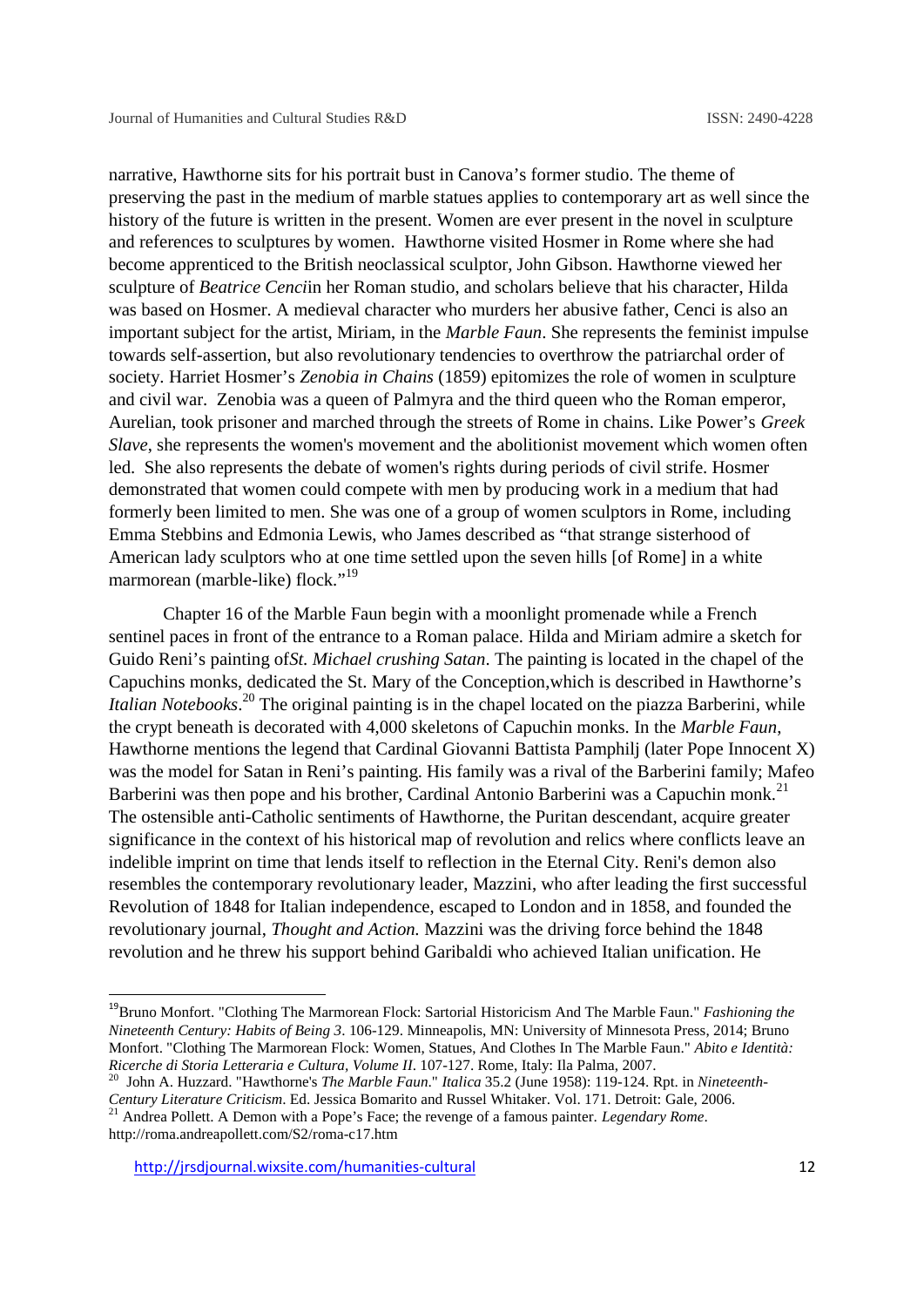circulated a manifesto among republicans opposing the alliance between the Italian state of Piedmont and Napoleon III's Second Empire that also supported the subsequent Second War of Italian Independence in 1859 in which the Second Empire and Sardinia fought against Austrian rule. The traces of empire encroach upon the four art students who admire the beauty of the past. The neoclassical marble sculptures which the city inspires are established to do subliminal combat with the revolutionaries of the 1860s that would move forward to Italian independence and the abolition of slavery in the United States. Hawthorne deftly places the characters within the antiquated art of neoclassical romanticism of the Napoleonic Empire, while ignoring the realist and revolutionary movement which had superseded it. His temporal shifts rely on references to art and empire that illustrate the volatility of the republic in America which attempted to establish itself as an empire on the eve of the Civil War, and the struggling Risorgimento movement in Italy which would ultimately be victorious.<sup>22</sup> The Trevi Fountain becomes a metaphor for the philosophical contemplation of history: "when the tumult of the city is hushed; for consuls, emperors, and popes, the great men of every age, have found no better way of immortalizing their memories than by the shifting, indestructible, ever new, yet unchanging, upgush and downfall of water. They have written their names in that unstable element, and proved it a more durable record than brass or marble." The American context shifts the point of reference to modern technology and the industrial revolution, but the cyclical lesson of the course of empire remains constant:

"What would be done with this water power," suggested an artist, "if we had it in one of our American cities? Would they employ it to turn the machinery of a cotton mill, I wonder?"

"The good people would pull down those rampant marble deities," said Kenyon, "and, possibly, they would give me a commission to carve the one-and-thirty (is that the number?) sister States, each pouring a silver stream from a separate can into one vast basin, which should represent the grand reservoir of national prosperity."

"Or, if they wanted a bit of satire," remarked an English artist, "you could set those same one-and-thirty States to cleansing the national flag of any stains that it may have incurred. The Roman washerwomen at the lavatory yonder, plying their labor in the open air, would serve admirably as models."

"I have often intended to visit this fountain by moonlight,", said Miriam, "because it was here that the interview took place between Corinne and Lord Neville, after their separation and temporary estrangement. Pray come behind me, one of you, and let me try whether the face can be recognized in the water."

The reference to Germaine de Staël's romantic heroine, *Corinne,* clarifies the context of revolution and empire. Staël's setting occurs in the early Napoleonic wars during the invasion of Italy by France. Staël's romantic lovers epitomized the conflict between patriarchy and

<sup>22</sup>Parker, Joshua. "War and union in little America: the space of Hawthorne's Rome." *Nathaniel Hawthorne Review* 40.2 (2014): 60+.

http://jrsdjournal.wixsite.com/humanities-cultural 13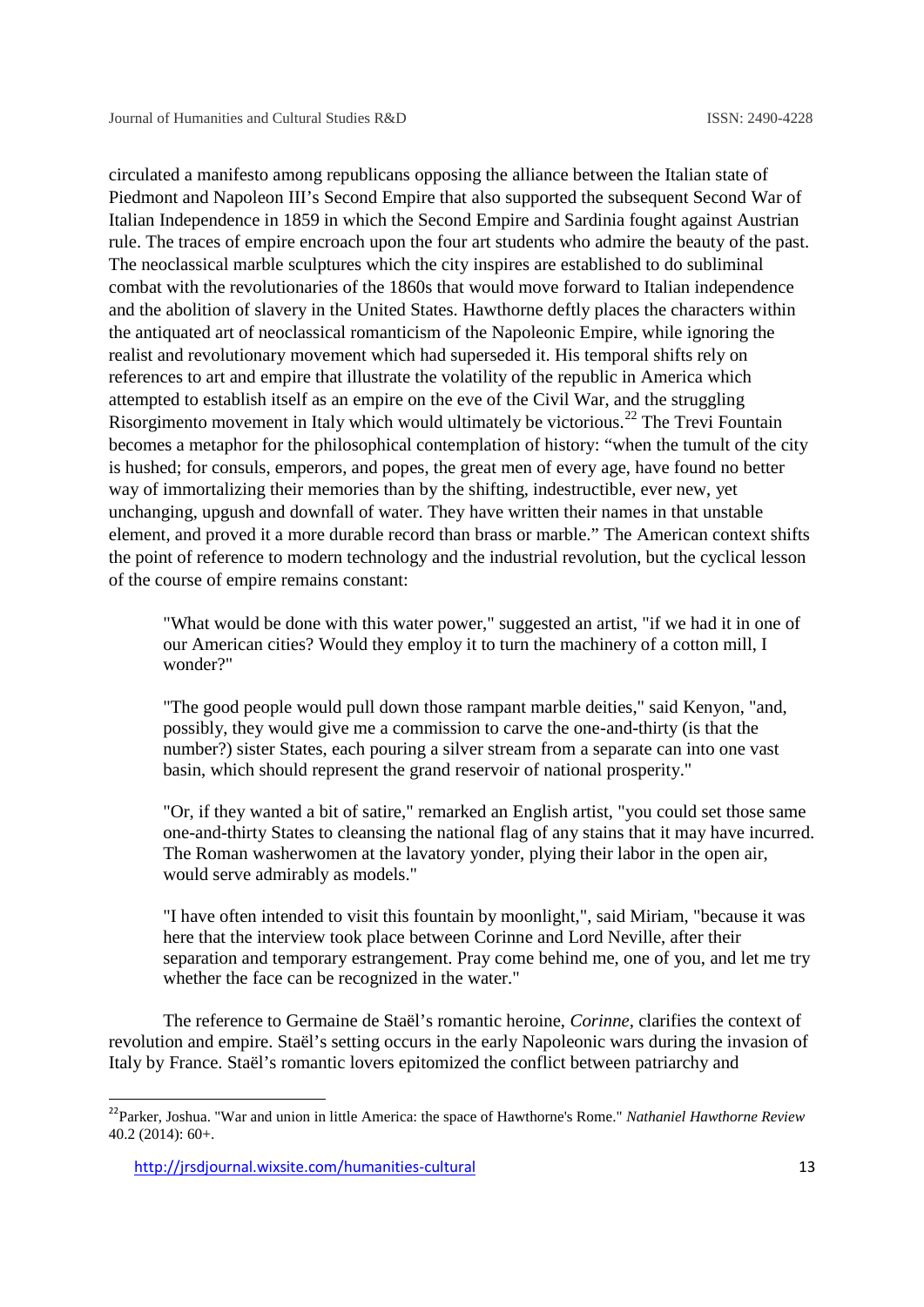republicanism. The neoclassical romantic setting of Italy in the context of Staël's novel is associated with republican symbols that vied with emerging imperialism for their political authority. Staël's novel, like Hawthorne's *Marble Faun*, is set among the most important ruins and monuments of Rome which serve as a pretext for the literary plot about liberty. Corinne becomes a priestess and allegory of liberty who continues to celebrate its rites among the ancient Greco-Roman temples. Hawthorne's identification of his heroine, Miriam, with Staël's heroine, Corinne, suggests that he also intended the *Marble Faun* to read as a historical map of revolution in which one looked to the past for signposts and markers to support one's own contemporary convictions.<sup>23</sup>

Leaning over the stone brim of the basin, she heard footsteps stealing behind her, and knew that somebody was looking over her shoulder. The moonshine fell directly behind Miriam, illuminating the palace front and the whole scene of statues and rocks, and filling the basin, as it were, with tremulous and palpable light. Corinne, it will be remembered, knew Lord Neville by the reflection of his face in the water. In Miriam's case, however (owing to the agitation of the water, its transparency, and the angle at which she was compelled to lean over), no reflected image appeared; nor, from the same causes, would it have been possible for the recognition between Corinne and her lover to take place. The moon, indeed, flung Miriam's shadow at the bottom of the basin, as well as two more shadows of persons who had followed her, on either side.

Instead of seeing Corinne's lover, Neville, whom she rejects in favor her independence and ending her life in Italy, Miriam sees the three shadows in the water: one is Donatello and one murky shadow is the Capuchin monk:

Dipping his hands into the capacious washbowl before him, the model rubbed them together with the utmost vehemence. Ever and anon, too, he peeped into the water, as if expecting to see the whole Fountain of Trevi turbid with the results of his ablution. Miriam looked at him, some little time, with an aspect of real terror, and even imitated him by leaning over to peep into the basin. Recovering herself, she took up some of the water in the hollow of her hand, and practiced an old form of exorcism by flinging it in her persecutor's face.

"In the name of all the Saints," cried she, "vanish, Demon, and let me be free of you now and forever!"

"It will not suffice," said some of the mirthful party, "unless the Fountain of Trevi gushes with holy water."

The murky water reveals the monk who has been stalking her since she emerged from the catacombs. He represents a myriad of concepts, from sin to modernity, but the murky water also suggests the alchemical process of looking into the past to predict the future course of events based on an analysis of the past. Artists must play an important role in this process, according to

<sup>&</sup>lt;sup>23</sup>Rodier. Katharine. "Nathaniel Hawthorne And The Marble Faun: Textual And Contextual Reflections Of Corinne, Or Italy." *The Novel's Seductions: Staël's Corinne in Critical Inquiry*. 221-242. Lewisburg, PA; London, England: Bucknell UP; Associated UP, 1999.

http://jrsdjournal.wixsite.com/humanities-cultural 14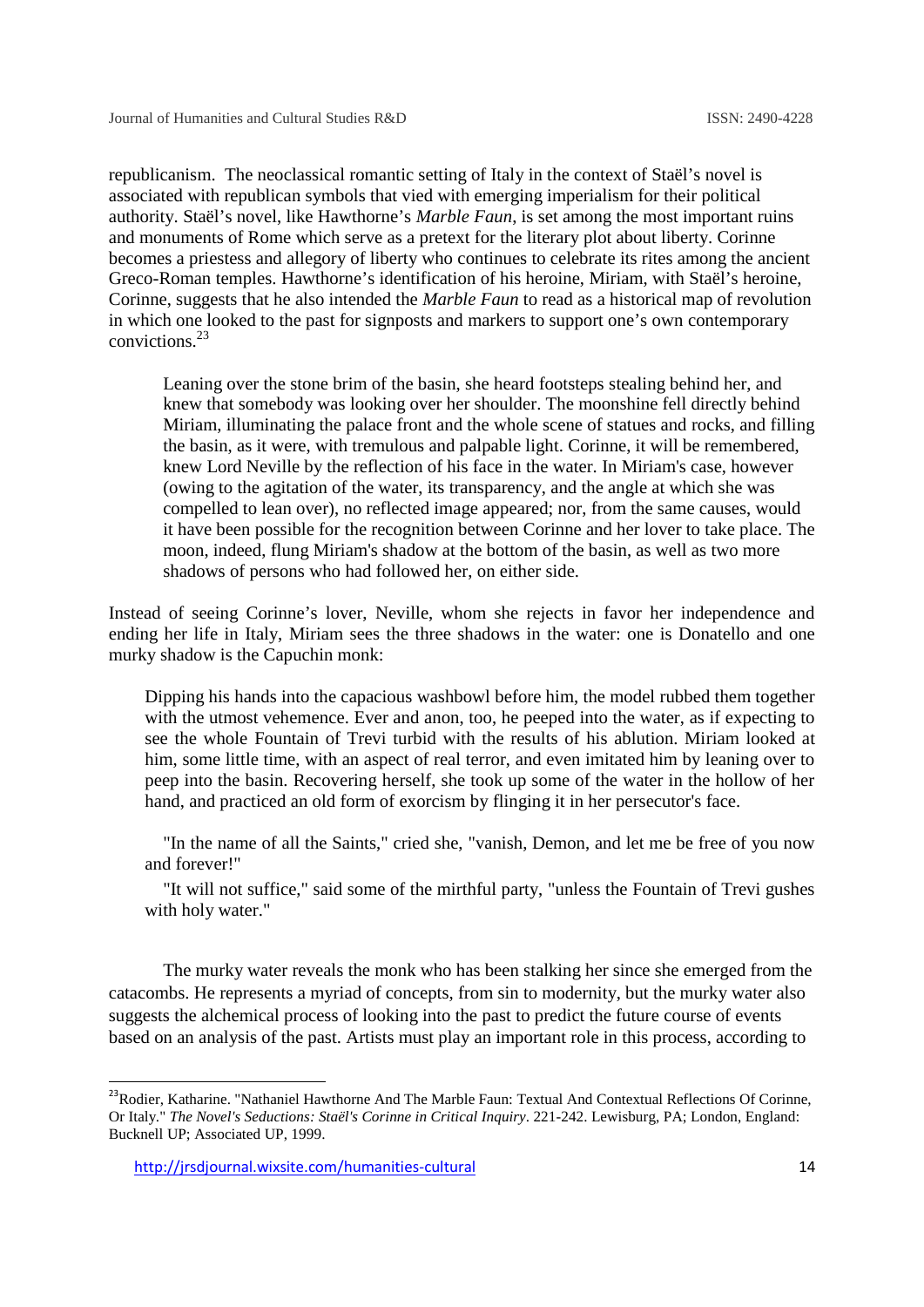Hawthorne, since they preserve the past in art which is then interpreted by future generations as landmarks in recorded time. In this context, Miriam assumes Corinne's identify as a priestess of liberty, but also of revolution. The scene also suggests Percy Bysshe Shelley's poem, "The Mask of Anarchy" (1819), which likewise views the recent Napoleonic past in Italy as the source of future revolutions:

As I lay asleep in Italy There came a voice from over the Sea, And with great power it forth led me To walk in the visions of Poesy.

I met Murder on the way— He had a mask like Castlereagh…

Then all cried with one accord, 'Thou art King, and God, and Lord ; Anarchy, to thee we bow, Be thy name made holy now!'

And Anarchy, the Skeleton, Bowed and grinned to every one, As well as if his education Had cost ten millions to the nation.

For Hawthorne, the preservation of the past in art and literature serves as markers in his map of revolution which could easily be read and inferred by the majority who continued to be confronted with the signs of the past. The vacillation between good and evil in the events of history recorded in Rome form a model of western society which could easily be interpreted. Popes who were corrupt exemplified the abuse of power and miscarriage of moral justice which resulted in violent upheavals in the nation. A decade after the deaths of Fuller and Ossoli, Garibaldi continued to fight for the independence of Italy and the elimination of the papacy:

All over the surface of what once was Rome, it seems to be the effort of Time to bury up the ancient city, as if it were a corpse, and he the sexton; so that, in eighteen centuries, the soil over its grave has grown very deep, by the slow scattering of dust, and the accumulation of more modern decay upon older ruin.<sup>24</sup>

Hawthorne's character, Kenyon, comments on the significance of his historical lesson for future monuments which will likewise preserve the past. He regards the bloody violent acts of Emperor Trajan as now preserved in the form of "sermons in stone." Hawthorne must have had in mind the imminent Civil War conflict which would erupt within several years in America over

<sup>24</sup>Hawthorne, *The Marble Faun*, ch. 16.

http://jrsdjournal.wixsite.com/humanities-cultural 15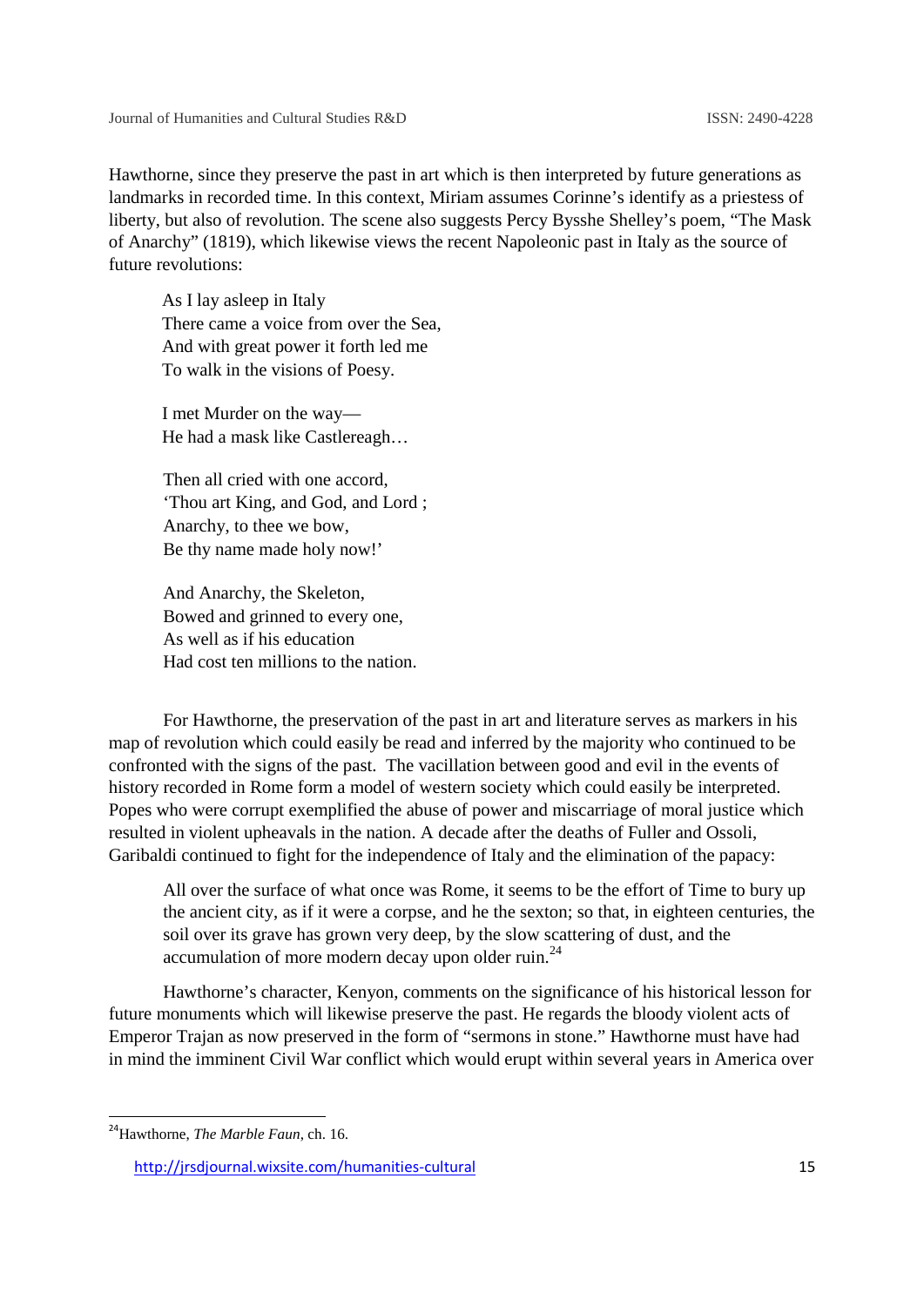the issue of slavery, but continues to rely on the historical lessons of the past to comment on contemporary events:

"Dead emperors have very little delight in their columns, I am afraid," observed Kenyon. "All that rich sculpture of Trajan's bloody warfare, twining from the base of the pillar to its capital, may be but an ugly spectacle for his ghostly eyes, if he considers that this huge, storied shaft must be laid before the judgment-seat, as a piece of the evidence of what he did in the flesh. If ever I am employed to sculpture a hero's monument, I shall think of this, as I put in the bas-reliefs of the pedestal!"

"There are sermons in stones," said Hilda thoughtfully, smiling at Kenyon's morality; "and especially in the stones of Rome."<sup>25</sup>

Women had the potential to destabilize society through their own revolutionary activities, according to Hawthorne. Given the rights of suffrage and property ownership, they would have the potential to alter political destinies. Miriam is easily influenced by her surroundings and lacks good judgment in determining her own destiny.

"I tell you," Miriam went on, "there is a great evil hanging over me! I know it; I see it in the sky; I feel it in the air! It will overwhelm me as utterly as if this arch should crumble down upon our heads! It will crush you, too, if you stand at my side! Depart, then; and make the sign of the cross, as your faith bids you, when an evil spirit is nigh. Cast me off, or you are lost forever."<sup>26</sup>

Hawthorne's narrative oscillates between the great monuments left by the Roman emperors and the horrors they inflicted on people as a result of their conquests. Through the character of Miriam, he suggests that her social instability as a *woman* will cause her to engage in treasonous alliances that will shift the balance of power from good to evil. As a man, he also suggests that women lack the ability to rationally navigate the natural the world, and that this impairment will lead to future cataclysmic events. He certainly had Margaret Fuller in mind as a woman who married an Italian prince and participated directly in the events of the Revolution of 1848. Fuller actively called upon the women of the Rome to defy the pope, while writing that women should assume any employment, including that of sea captains. On the other hand, if women were given absolute equality with men, they could be easily manipulated into treasonous alliances like that of Cleopatra and Marc Antony. The classical and neoclassical literature fostered by Hawthorne's novel supports such gender biases. The great heroines of classical literature are dominated by men. Those who successfully demonstrate their complete independence, also fall prey to their own weaknesses, such as Racine's version of Euripides' *Phèdre*. Miriam's fantasy of the moonlit encounter between Corinne and Oswald, Lord Neville, quickly turns into a nightmare and suggests that she cannot tolerate evil and uncertainty in the world. The murky water also suggests the witches' caldron from Shakespeare's Macbeth and women who make poor decisions that foster anarchy and regicide:

<sup>&</sup>lt;sup>25</sup>Hawthorne, *The Marble Faun*, ch. 16.<br><sup>26</sup>Ibid, ch. 17.

http://jrsdjournal.wixsite.com/humanities-cultural 16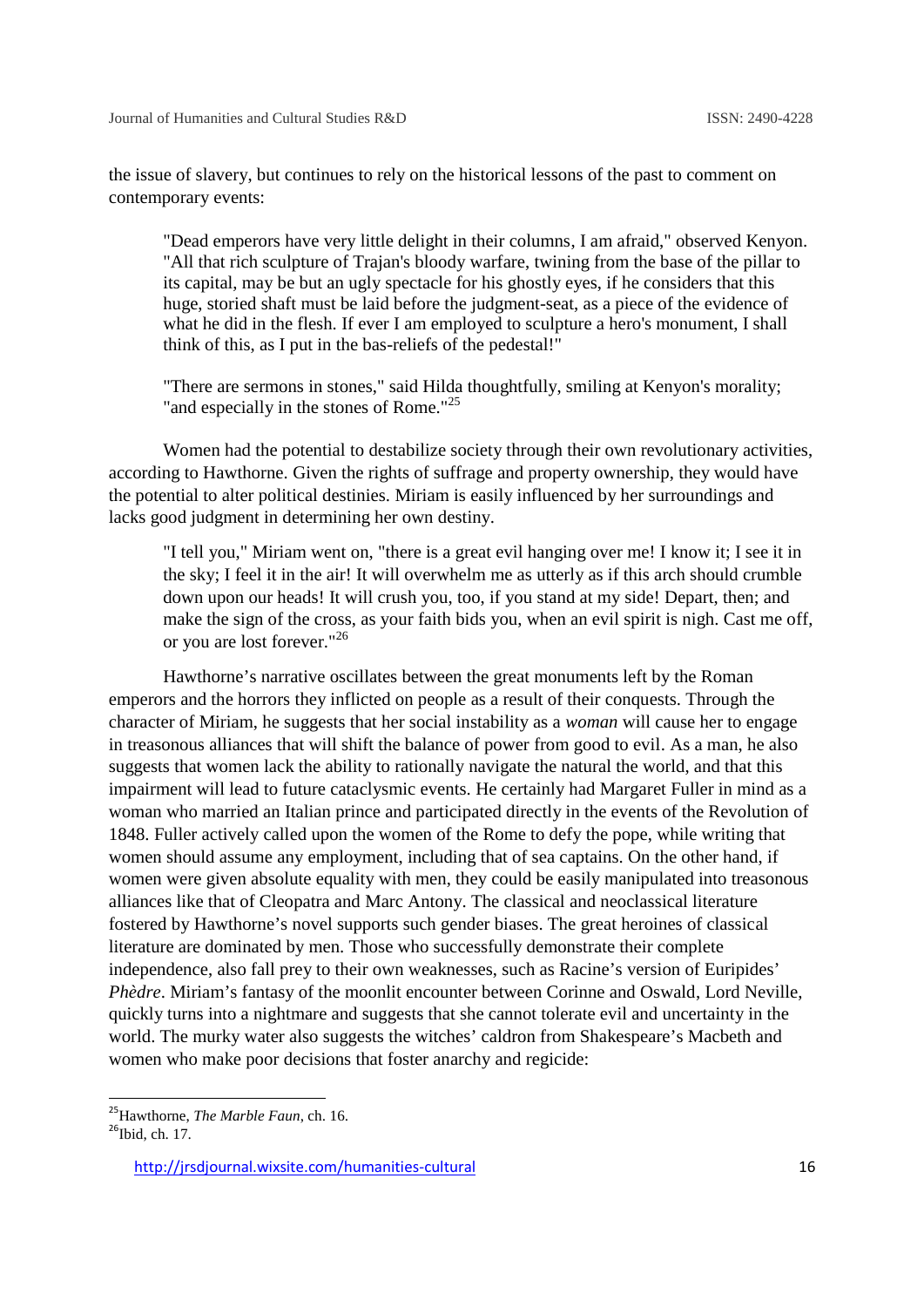Double, double toil and trouble; Fire burn and caldron bubble. Fillet of a fenny snake, In the caldron boil and bake; Eye of newt and toe of frog, Wool of bat and tongue of dog, Adder's fork and blind-worm's sting, Lizard's leg and howlet's wing, For a charm of powerful trouble, Like a hell-broth boil and bubble.

Women sculptors, however, such as Hosmer, demonstrated that they could complete in a field generally reserved for men, and could contribute to the historical dialog on sculpture and the future of the republic. On the other hand, the classical subjects of sculpture reinforced the bias against women as autonomous players in the global market. Frozen allegories of virtue demonstrate role models for women, without providing clear paths to equality in labor and citizenship. The sculpture produced by American artists in Italy continued the classical tradition in style, but also in expressing moral and cultural values. A coded map of revolution and republic thus emerges from an analysis of Hawthorne's sojourn in Italy. The recent Napoleonic era had reinforced the importance of women in the arts. Napoleon's sisters assumed the thrones of Italy and became important patrons of the arts by commissioning their own portraits. They expected to build an empire based on the model of Rome which would last for centuries, and their portraits expressed this ambition through references to Imperial Rome. The marble quarries at Carrara were devoted to this project almost exclusively by Elisa, Queen of Etruria, and had not held the same importance since Michelangelo chose his blocks of marble there. Thus, Hawthorne's protagonist, Miriam, struggles to fit into the appropriate category, without condemning herself to the eternal damnation of the old maid, nun or vixen in the Eternal City.

Hawthorne's glaring oversight of the most important issue of the day for women in the rapidly expanding and industrialized new nation suggests something about his own relationship with the past and the practice of writing American history and national identity through the mediums of art and literature. As regional historical societies began collecting the genealogies and material culture of their early ancestors, the national regional identities of Puritan or plantation emerged along a north-south coastal axis. The issue of women's rights is often absent from these early historical institutions and texts which concerned themselves with preserving the past rather than contemporary political debates, while the contributions of wealthy prominent male citizens to the growth of towns were emphasized in the collection of historical data. In fact, late 20<sup>th</sup>-century contemporary literary critics have had to write it themselves or fill in the blanks for previous authors, such as Susanna Rowson, author of *Charlotte Temple* (1790; 1797). This is somewhat surprising, given that early feminists had written pivotal texts addressing the issue of women's rights during the Revolutionary Age, including Judith Sargent Murray and Mary Wollstonecraft. What is apparent from Hawthorne's plot is that his female protagonist will support herself as an artist, and she has come to Rome to acquire this skill. The tragedy she encounters has less to do with her own tragic personality flaw of hubris, than with the dialog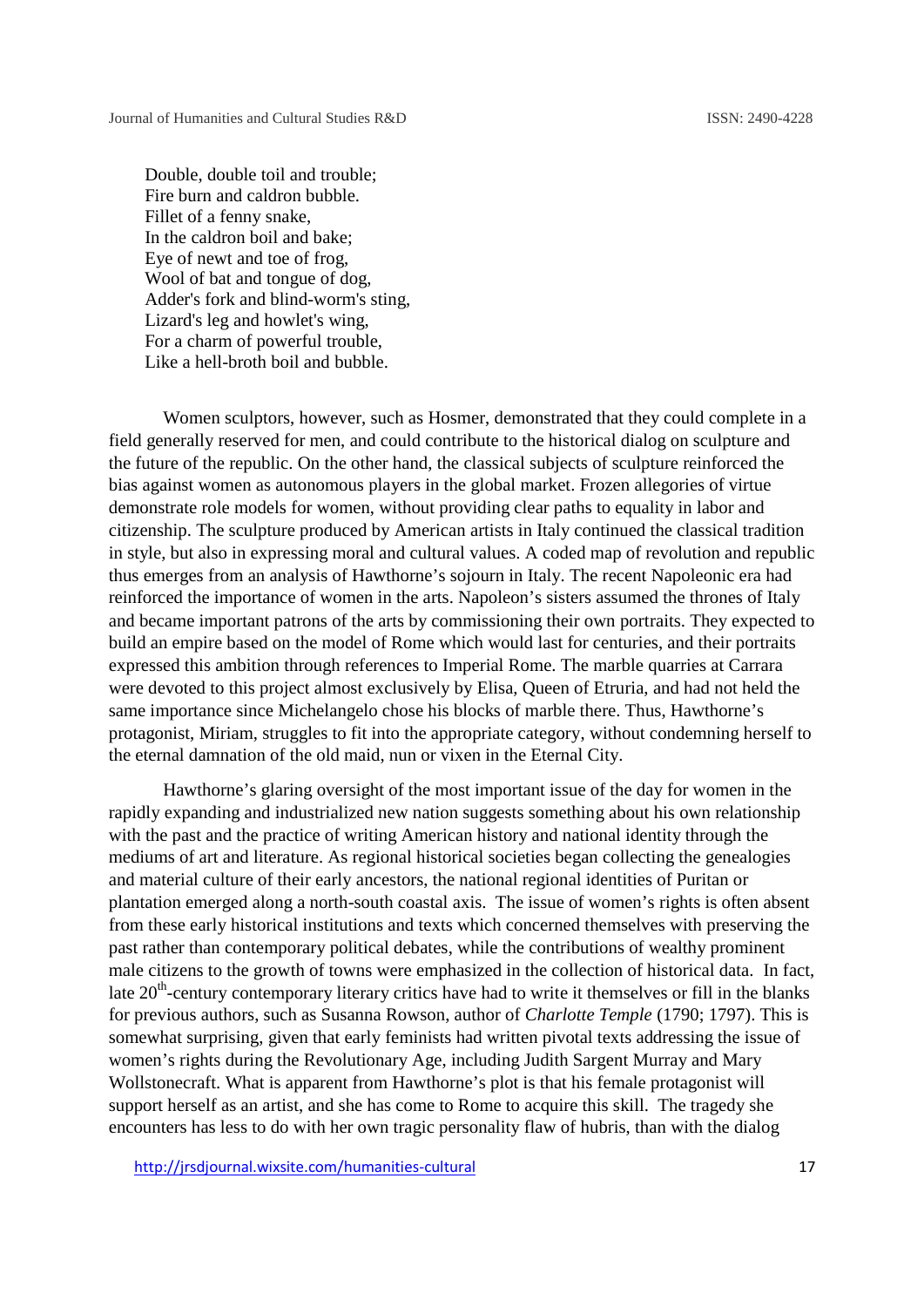which takes place between the female subjects or iconography of art (virgins, goddesses, queens) and the social burden they project onto contemporary women through their limited forms and flat characters. In fact, in the North, women found employment in textile mills and other industries, while in the South, negro women slaves worked in the cotton fields. Women's involvement in art and literature, however, tends to exclude these practical pursuits and instead places emphasis upon women as revolutionary archetypes who could fall into enemy hands. Thus, their portrayal in art and literature tends to manipulate their identities along the lines of classical allegories instead which were intended to edify and indoctrinate people with social and political propaganda. In Hawthorne's literary Ouija board or chess set, as a collective group, women become large-scale marble queens who have the power to win or lose the game of empire or republic. The Ouija board, in fact, was first issued a patent in 1891 to a Pittsburgh toy manufacturer. The fascination with predicting the future was attendant with America's interest in spiritualism and communicating with the spirits of the deceased in an era when the average life span was 50 or less.<sup>27</sup> But in the recent aftermath of the revolutions in America, France, and Italy, and with civil war looming on the American and Italian horizons, a systematic method for identifying and objectifying the forces of revolution was within the acceptable realm of the novelist's art.

## **Works Cited**

- Beecher, Catherine. *A Treatise on Domestic Economy for the Use of Young Ladies at Home and at School* (1841). Maureen E. Riedy. American Studies, UVA, 1997, ch. 1. http://xroads.virginia.edu/~cap/utc/bchaps.html
- Browning, Elizabeth Barrett. *Poetical Works*. 14th ed. 5 vols. London: Smith, Elder, 1886.
- Greven, David. *The Fragility Of Manhood: Hawthorne, Freud, And The Politics Of Gender*. Columbus, OH: Ohio State University Press, 2012.
- Hawthorne, Nathaniel. *French and Italian Notebooks. Passages from the French and Italian Notebooks*. V.1. Project Gutenberg. 2003: https://www.gutenberg.org/files/7879/7879-h/7879-h.htm
- .*The Marble Faun. V.I. Project Gutenberg. 2006.* https://www.gutenberg.org/files/2181/2181-h/2181-h.htm
- Huzzard, John A. "Hawthorne's *The Marble Faun*." *Italica* 35.2 (June 1958): 119-124. Rpt. in *Nineteenth-Century Literature Criticism*. Ed. Jessica Bomarito and Russel Whitaker. Vol. 171. Detroit: Gale, 2006.

<sup>&</sup>lt;sup>27</sup>Linda Rodriguez McRobbie. "The Strange and Mysterious History of the Ouija Board." Smithsonian.com. 27 Oct. 2013. http://www.smithsonianmag.com/history/the-strange-and-mysterious-history-of-the-ouija-board-5860627/?noist

http://jrsdjournal.wixsite.com/humanities-cultural 18